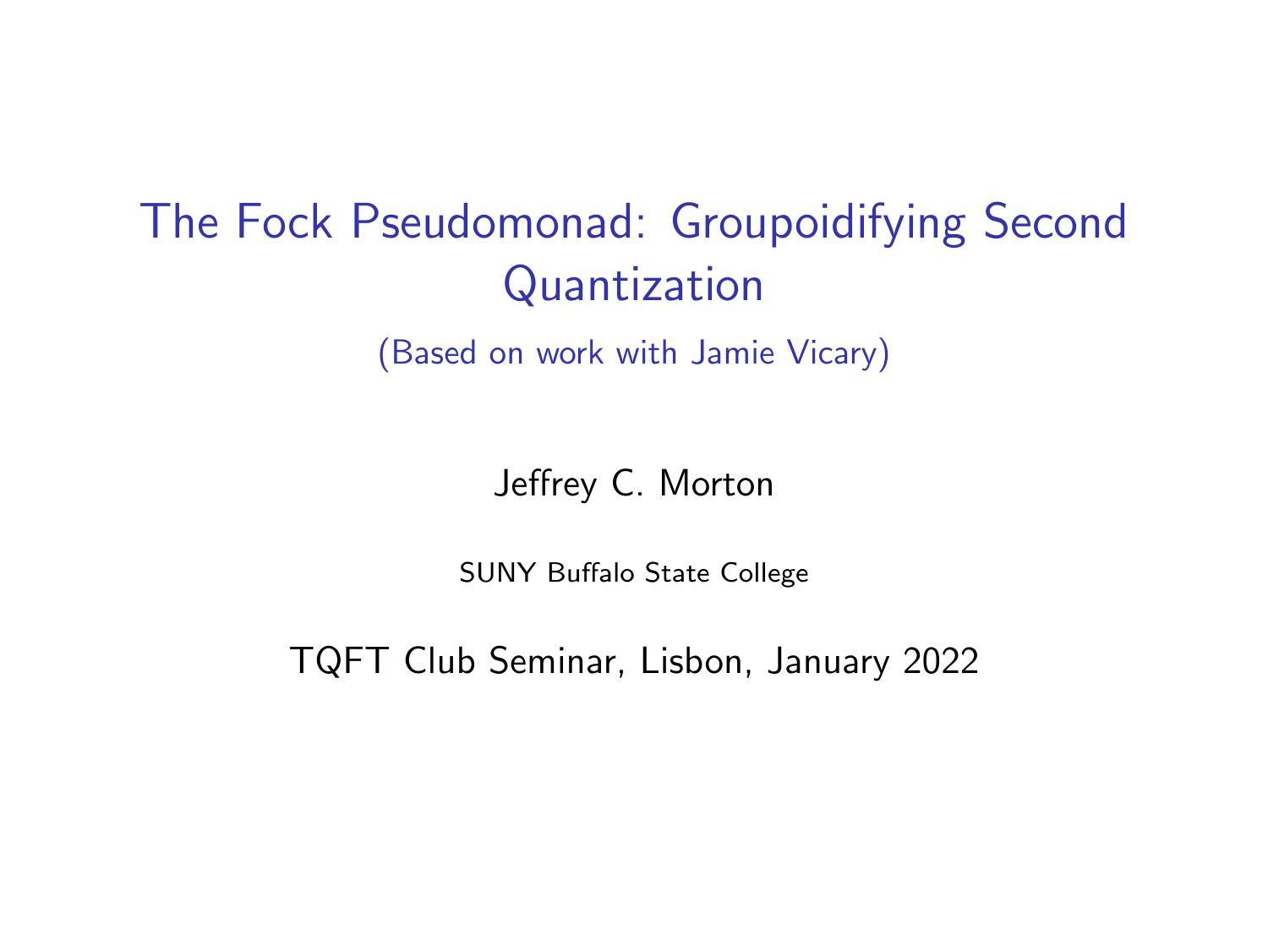## **Outline**

- ▶ The Heisenberg Algebra and the Fock Monad
- � Groupoidification and the Span Construction
- ▶ The Fock Pseudomonad
- ▶ The Categorified Heisenberg Algebra
- $\triangleright$  2-Hilbert Spaces and Representations of Span<sub>2</sub>(Gpd)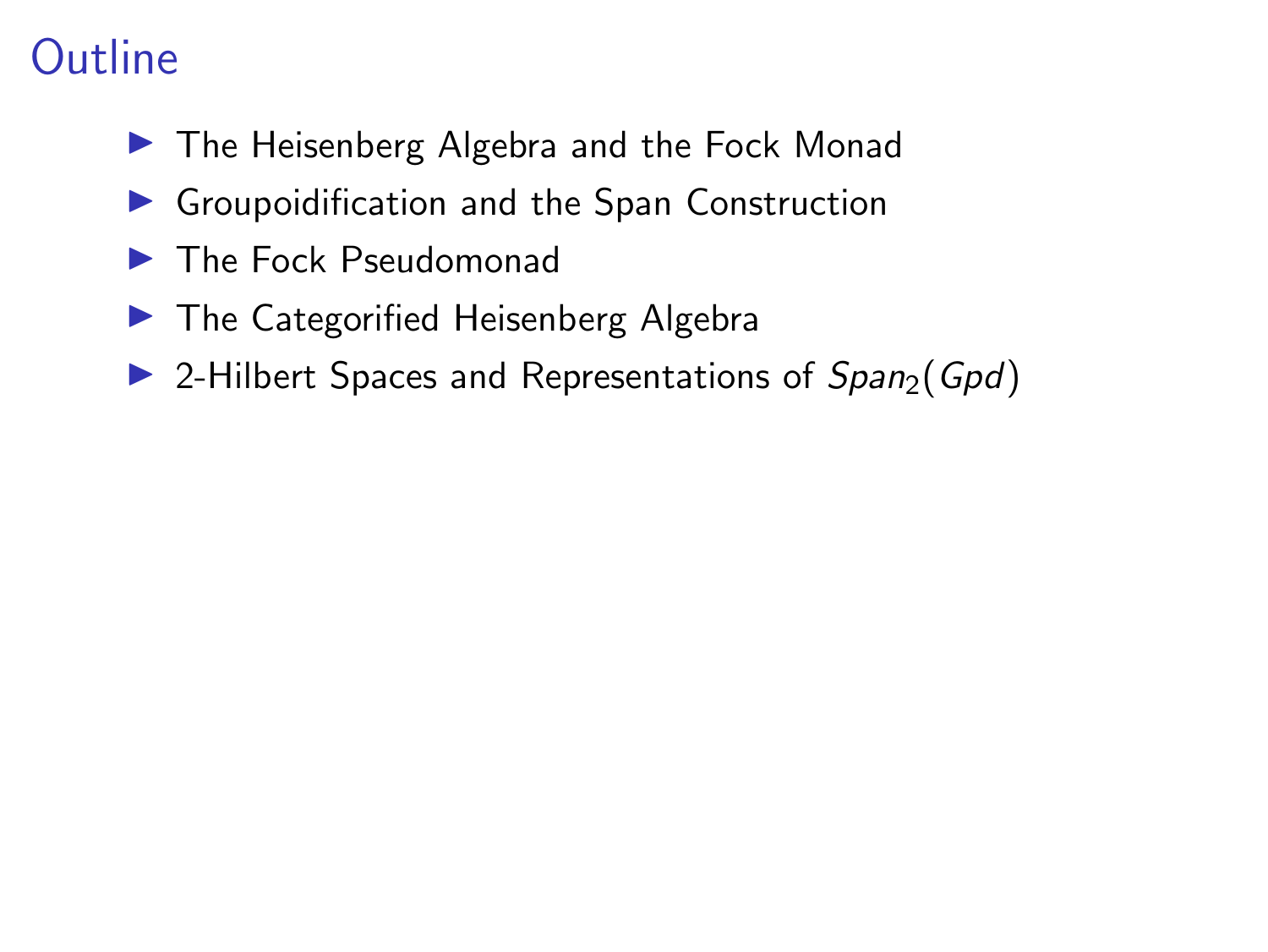#### Fock Representation of Heisenberg Algebra

The one-variable **Heisenberg algebra** is an algebra  $H$  given by two generators a ("annihilation") and  $a^{\dagger}$  "creation"), satisfying the canonical commutation relation:

$$
[a,a^{\dagger}]=aa^{\dagger}-a^{\dagger}a=1
$$

The general Heisenberg algebra has generators  $\mathsf{a}_i$  and  $\mathsf{a}_i^\intercal$  for each  $i=1,\ldots,n,\ldots$ .

There is only one nontrivial, irreducible representation (which is faithful) of the algbera, on **Fock space**,  $H \mapsto Aut(F)$ , where:

$$
\mathcal{F}=\mathbb{C}[\![z]\!]
$$

(The space of (formal) power series in z).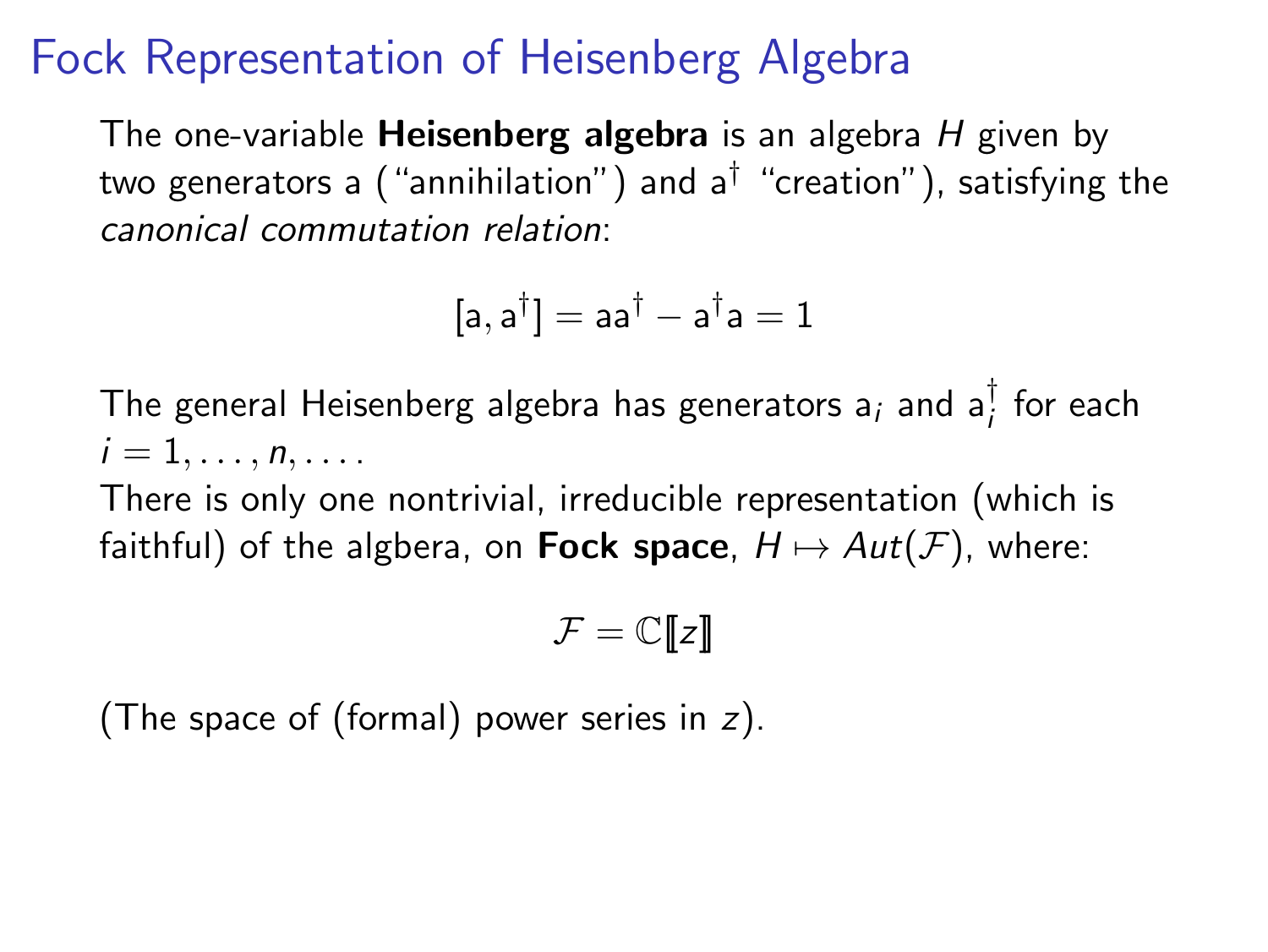In this representation, the algebra is generated by:

$$
af(z)=\partial_z f(z)
$$

and

$$
a^{\dagger}f(z)=zf(z)
$$

The commutation relation holds for a and  $a^{\dagger}$ , since:

$$
\partial_z(zf(z)) = z\partial_z f(z) + f(z)
$$

If we define an inner product on  $\mathcal F$  where  $\{z^n\}$  is an orthogonal basis such that

$$
\langle z^n, z^n \rangle = \frac{1}{n!}
$$

then  $a^{\dagger}$  is the (linear) adjoint of a.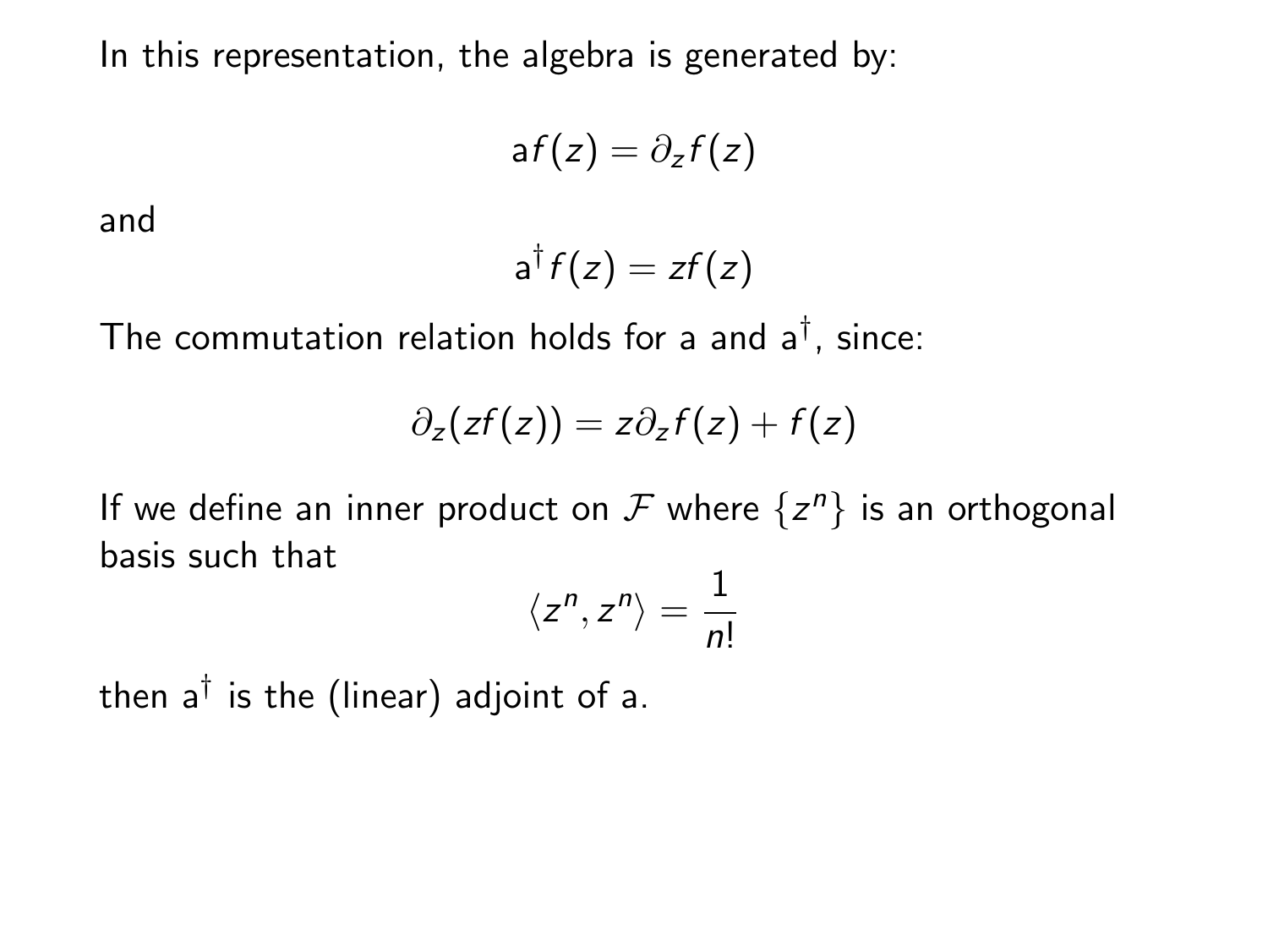### Fock Construction

Jamie Vicary has analyzed this representation construction in the general context  $(C, \dagger, \otimes, \oplus)$  of a category C with a  $\dagger$ -structure (adjoint/dual arrows), tensors (a symmetric monoidal product), and *direct sums* (biproducts). (The usual setting is Hilb.) It turns out the "Fock Space" construction relies on the existence of an adjunction:



Here, CMon(C) is the category of commutative monoid objects in C, and R is the associated forgetful functor. The left-adjoint  $Q$  the "free commutative monoid object" functor.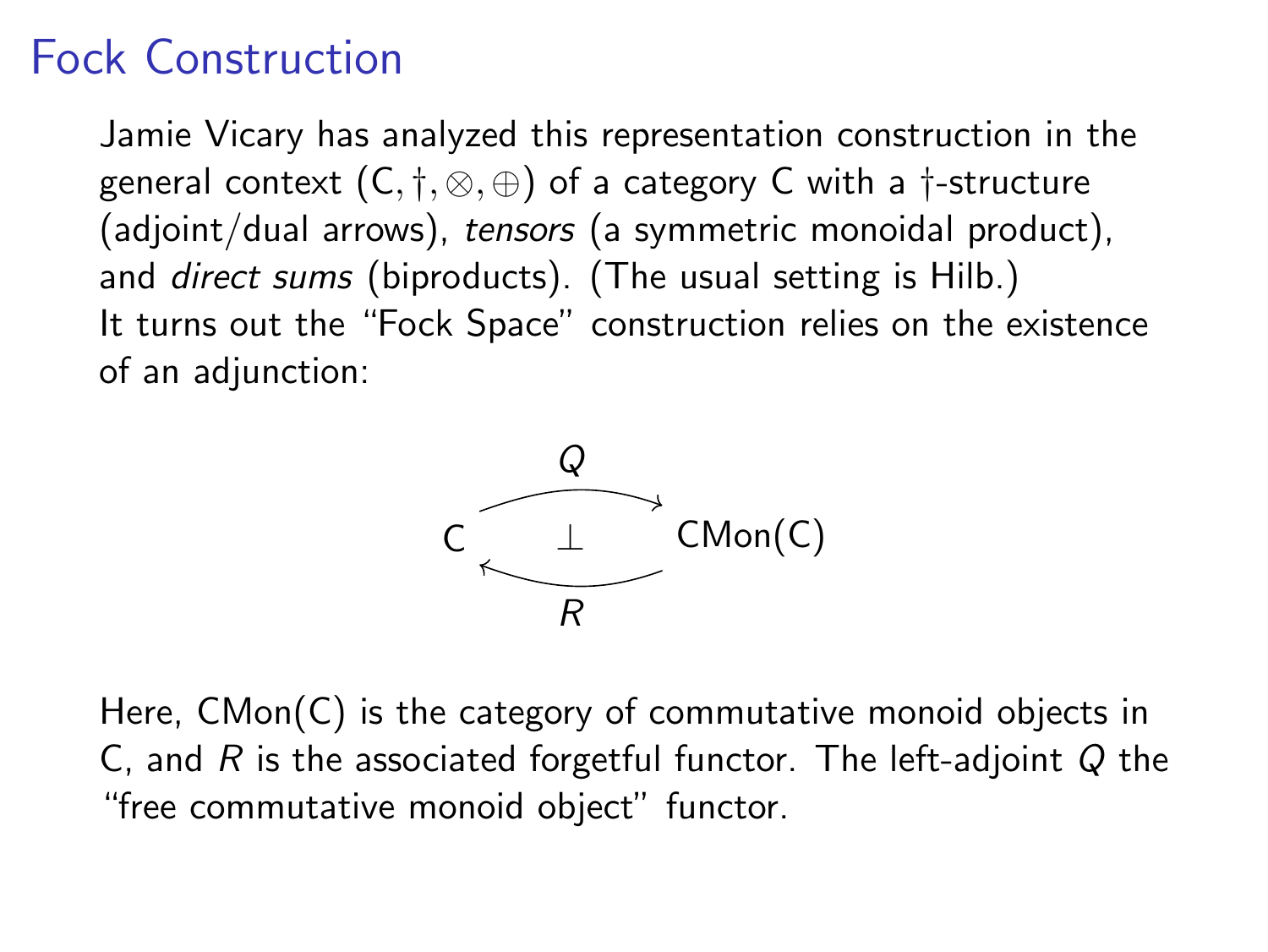Adjunctions induce *monads* on their underlying categories, so we have

$$
F = RQ : C \to C
$$

It acts on objects by:

$$
F_{\mathsf{C}}(X)=\bigoplus_n X^{\otimes_s n}
$$

where  $X^{\otimes_s n}$  is the symmetric *n*-fold tensor product. This is built from  $X \otimes_{S} X$ , the *equalizer* L in the diagram:



When  $C = Hilb$ , this is just the symmetric part of the tensor product.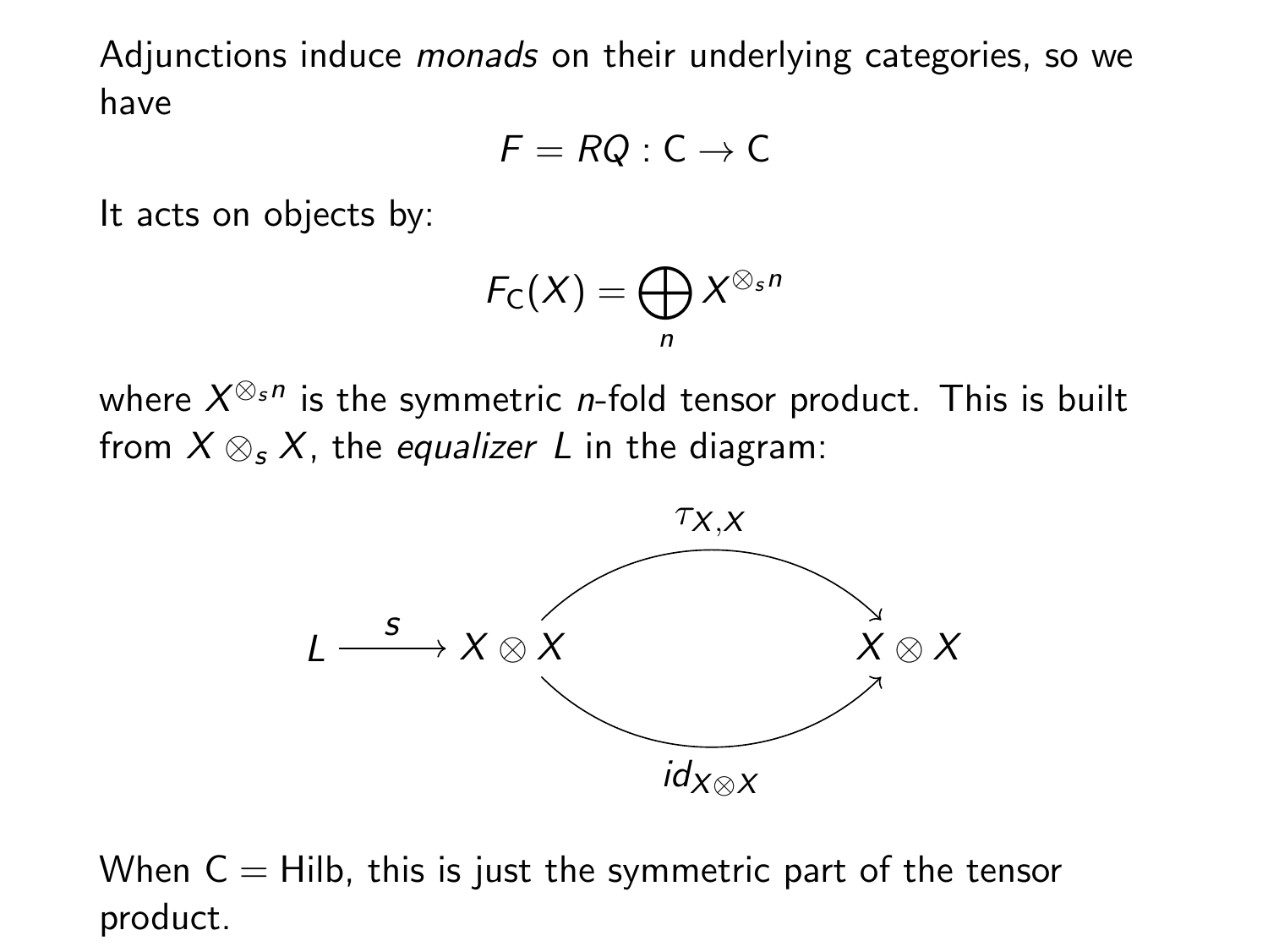A graphical calculus for 1-cells in C can be extended to represent the Fock construction: an image under  $F$  is drawn as 'contained' within a pair of grey lines. The following image represents the 1-cell  $F(f)$  :  $F(X) \rightarrow F(Y)$ :

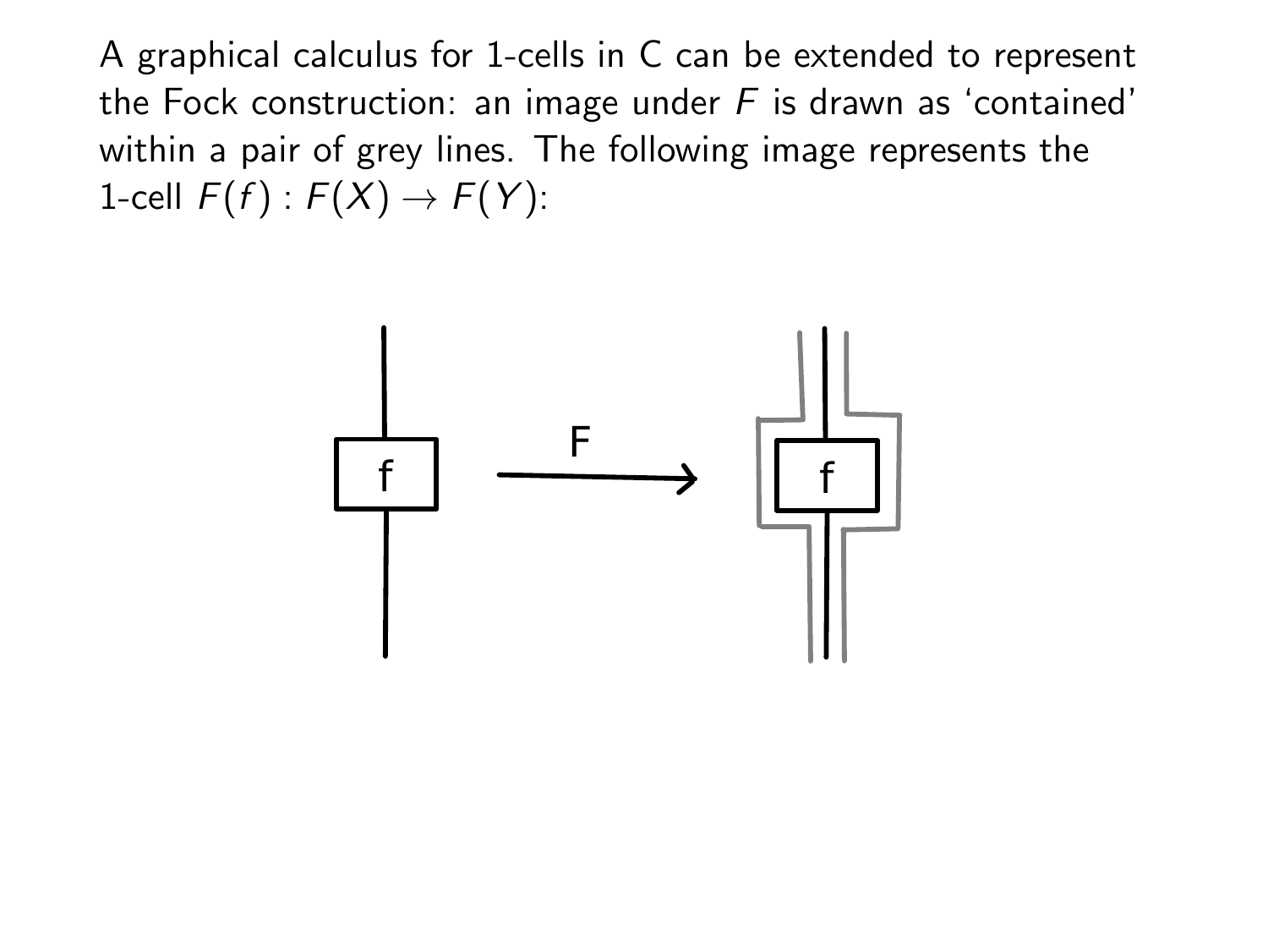The creation and annihilation operators a and  $a^{\dagger}$  are constructed using two facts:

- ▶ F is a monad, and has a unit  $\eta$  :  $\mathsf{Id}_{\mathsf{C}} \Rightarrow \mathsf{F}$  and counit  $\epsilon$  :  $F \Rightarrow Id_C$  (which represent the "inclusion of the 1-particle state" into Fock space and projection onto it)
- $\blacktriangleright$  F is symmetric monoidal relating biproduct and tensor product, so that

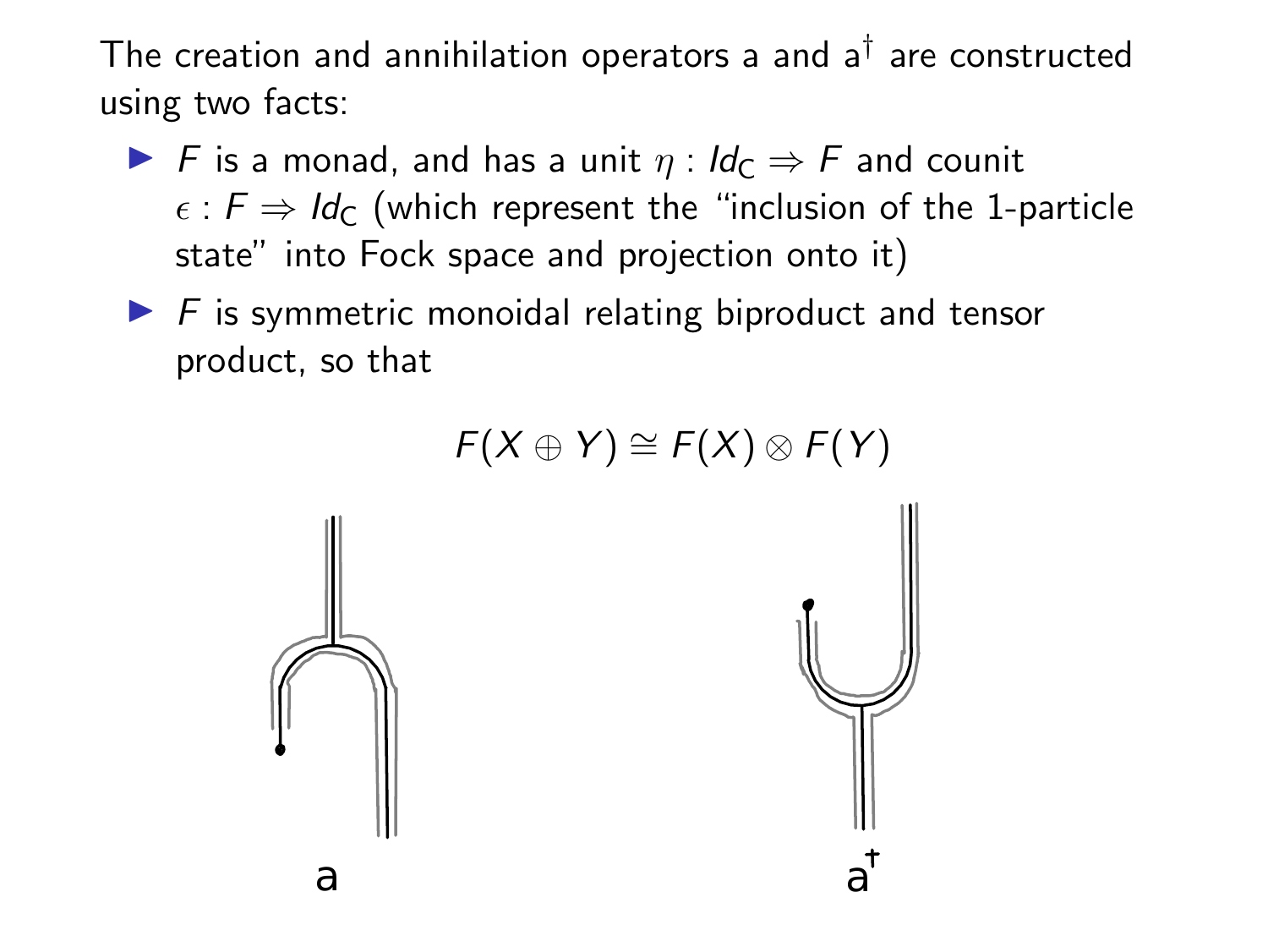# **Categorification**

We want a categorification of this construction. This means:

- ▶ an analogous structure replacing set-based structures with category-based structures
- not systematic: any inverse to some *decategorification* process, such as:
	- ▶ Degroupoidification (Baez-Dolan): a functor  $D : Span_1(Gpd) \rightarrow Hilb$
	- ▶ Khovanov-Lauda:  $C \mapsto K_0(C)$ , the Grothendieck ring (used for algebraic categorification of quantum groups)

In fact, we can find both - and show how they're related.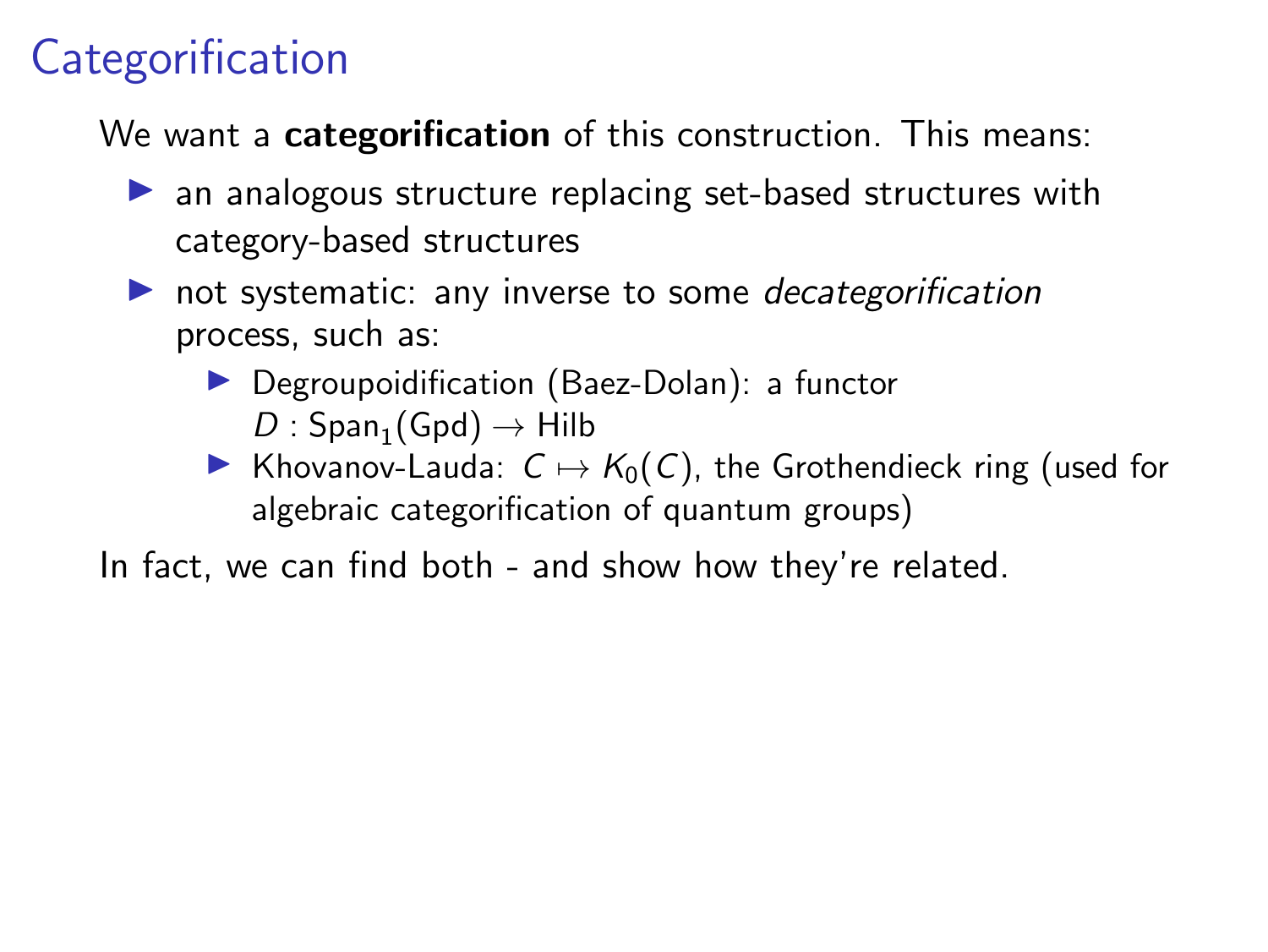# Groupoidification

#### Definition

There is a 2-category Gpd, with:

- ▶ Objects: Groupoids (as categories, possibly internal to spaces, with all morphisms invertible)
- ▶ Morphisms: Functors (internal)
- ▶ 2-Morphisms: Natural Transformations (internal)

Facts: Gpd has a number of properties which make the construction which follows possible:

- $\triangleright$  Gpd has products, coproducts, and a terminal object
- ▶ Gpd has (homotopy) pullbacks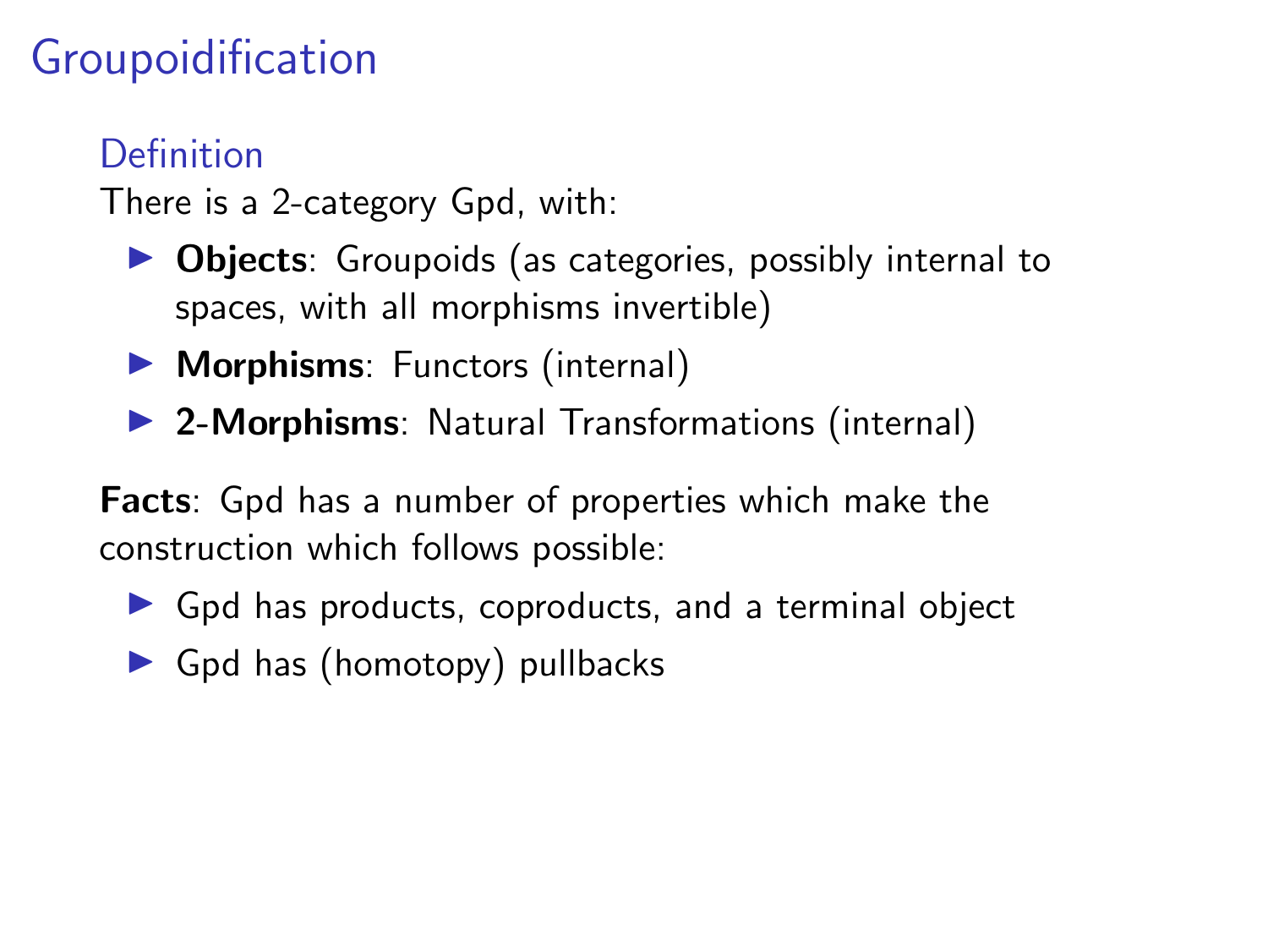## Definition

The monoidal category  $Span_1(Gpd)$  has:

- ▶ Objects: ("tame") groupoids.
- ▶ Morphisms are isomorphism classes of ("tame") spans of groupoids, so that  $A \xrightarrow{F} B$  is a span of the form:



up to isomorphism of spans

� Monoidal (tensor) Product: Disjoint union of groupoids (and spans).

(Note: the "Span Construction" taking a category C to  $Span(C)$ amounts to *freely adjoining adjoints* for all morphisms.)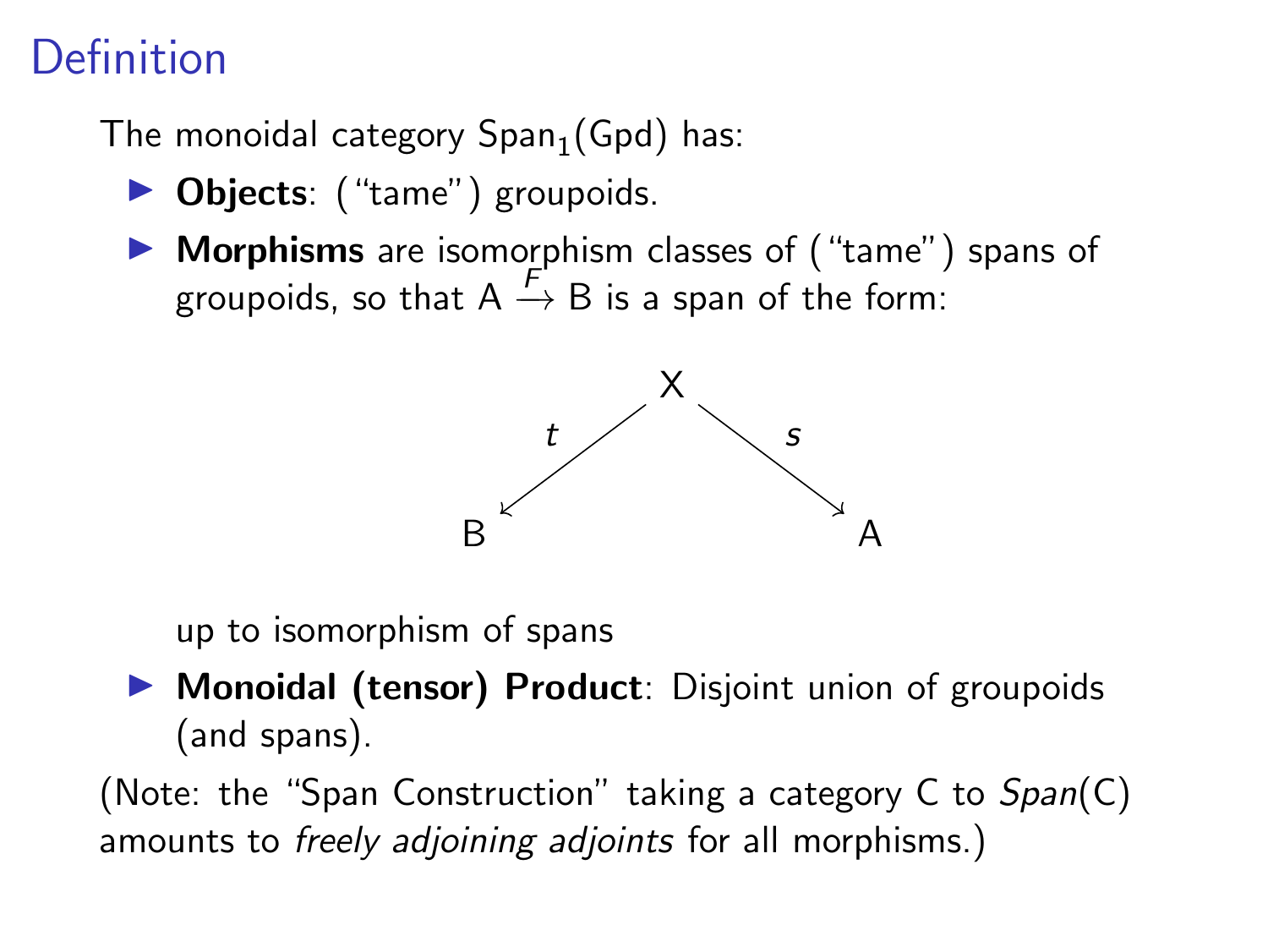### Definition - cont'd

Composition of spans is given by a pseudo-pullback (a.k.a. homotopy pullback) groupoid  $(J \downarrow G)$ :

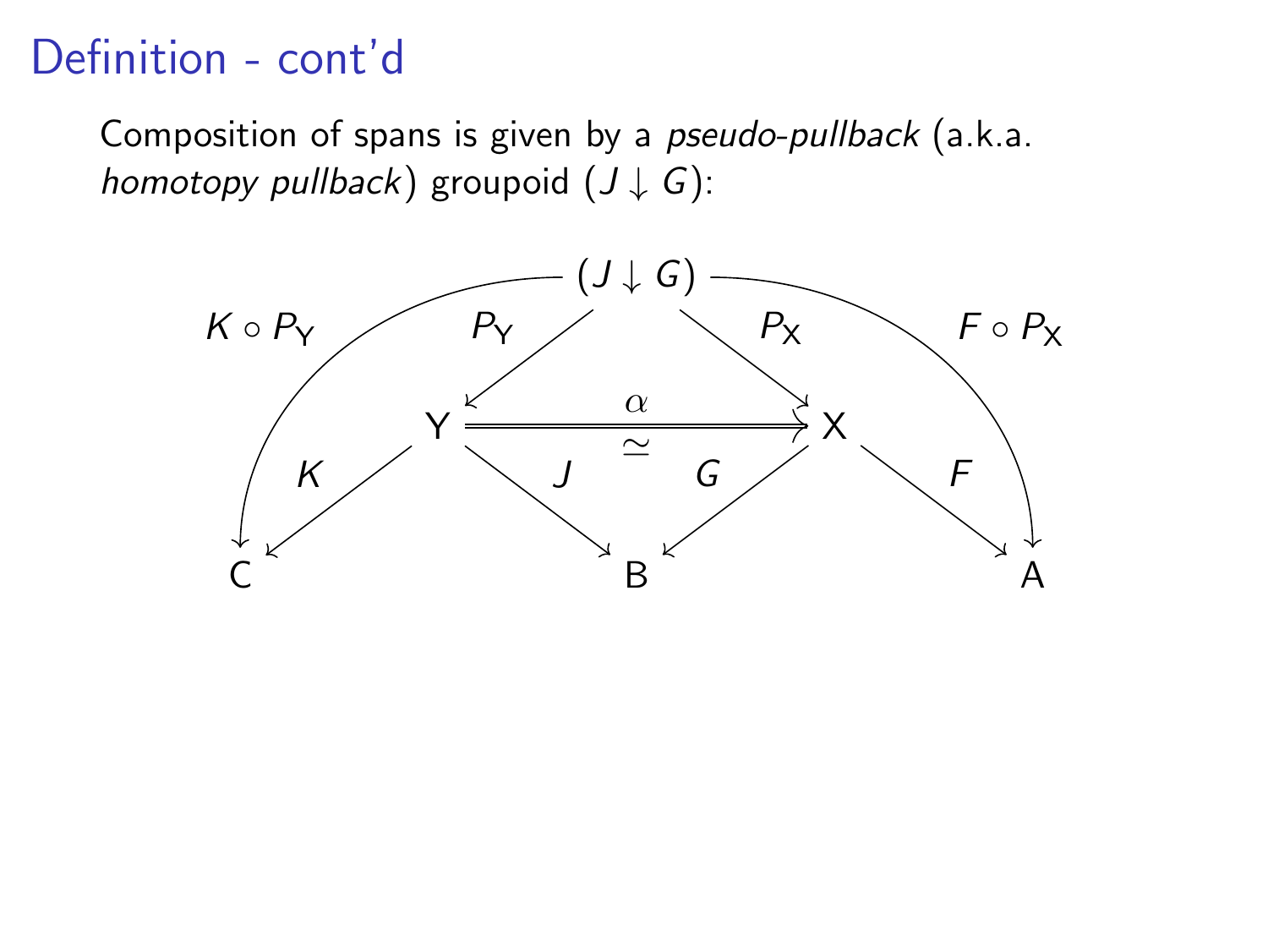Based on the universal property described above, a standard construction for  $(J \downarrow G)$  is the following groupoid:

- ▶ Objects are triples  $(x \in Ob(X), y \in Ob(Y), G(x) \stackrel{f}{\to} J(y)).$
- Morphisms  $(x_1, y_1, f_1) \rightarrow (x_2, y_2, f_2)$  are pairs of morphisms  $x_1 \stackrel{a}{\rightarrow} x_2$  and  $y_1 \stackrel{b}{\rightarrow} y_2$  satisfying the following commuting diagram:

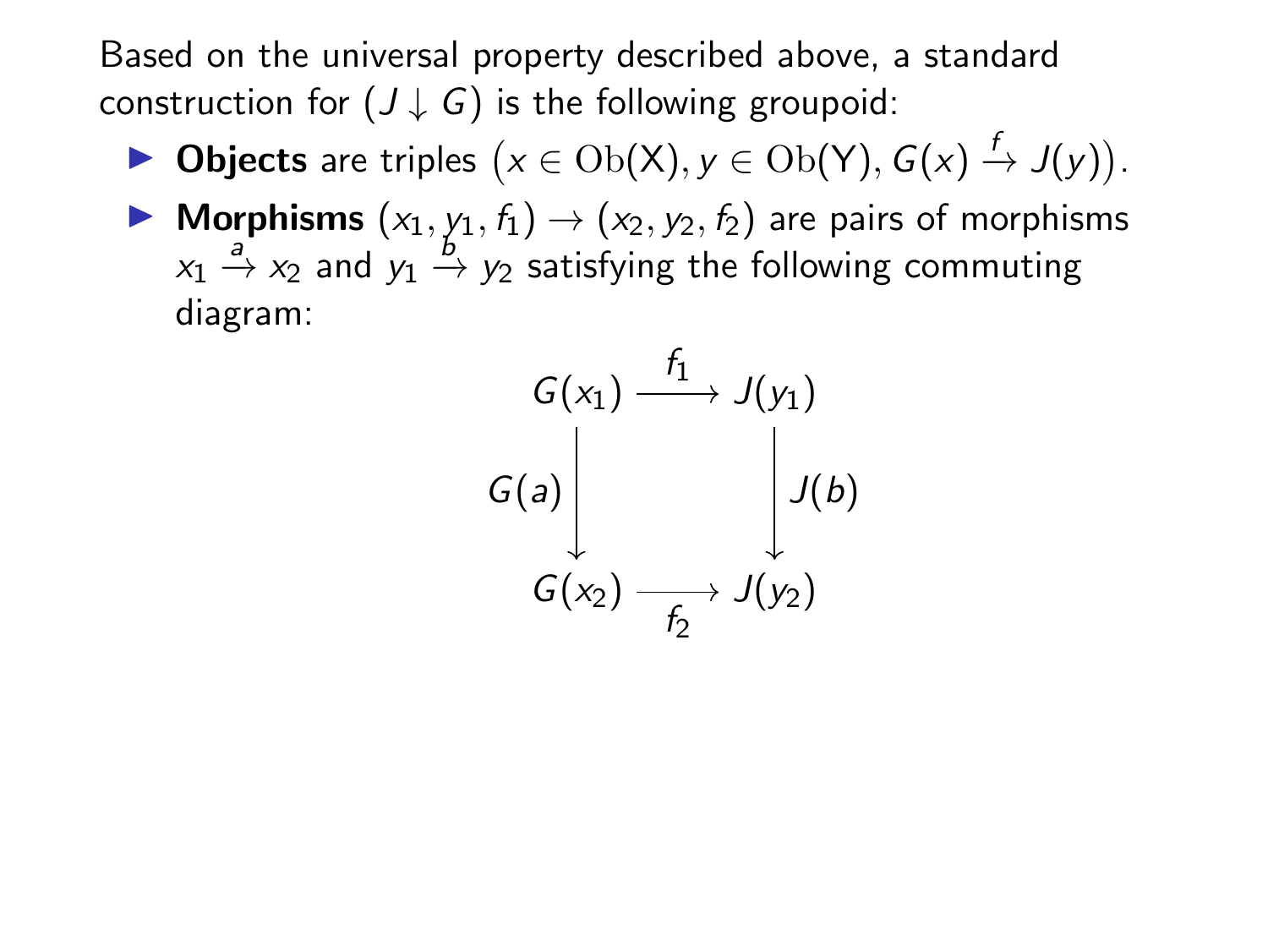### Representation in Hilb

The category  $Span_1(Gpd)$  has a representation into Hilbert spaces (alternatively: inner product spaces) which is the basis of Groupoidification:

#### Definition

The degroupoidification functor  $D : Span_1(Gpd)$   $\rightarrow$  Hilb takes:

 $\triangleright$  Objects:  $D(A)$  goes to  $\mathbb{C}^{\mathbf{\Delta}}$ , the space of invariant (and, if relevant,  $L^2$ ) functions on objects of A, with the inner product where

$$
\langle \delta_{\mathsf{a}}, \delta_{\mathsf{b}} \rangle = \delta_{\mathsf{a},\mathsf{b}} \#(Aut(\mathsf{a}))
$$

▶ Morphisms: The morphism A  $\stackrel{F}{\rightarrow}$  B above goes to  $t_{\star} \circ s^{\star}$ , the pullback along s followed by the adjoint of the pullback aloing t

This functor is †-monoidal: it preserves the (free!) adjoints and the monoidal product.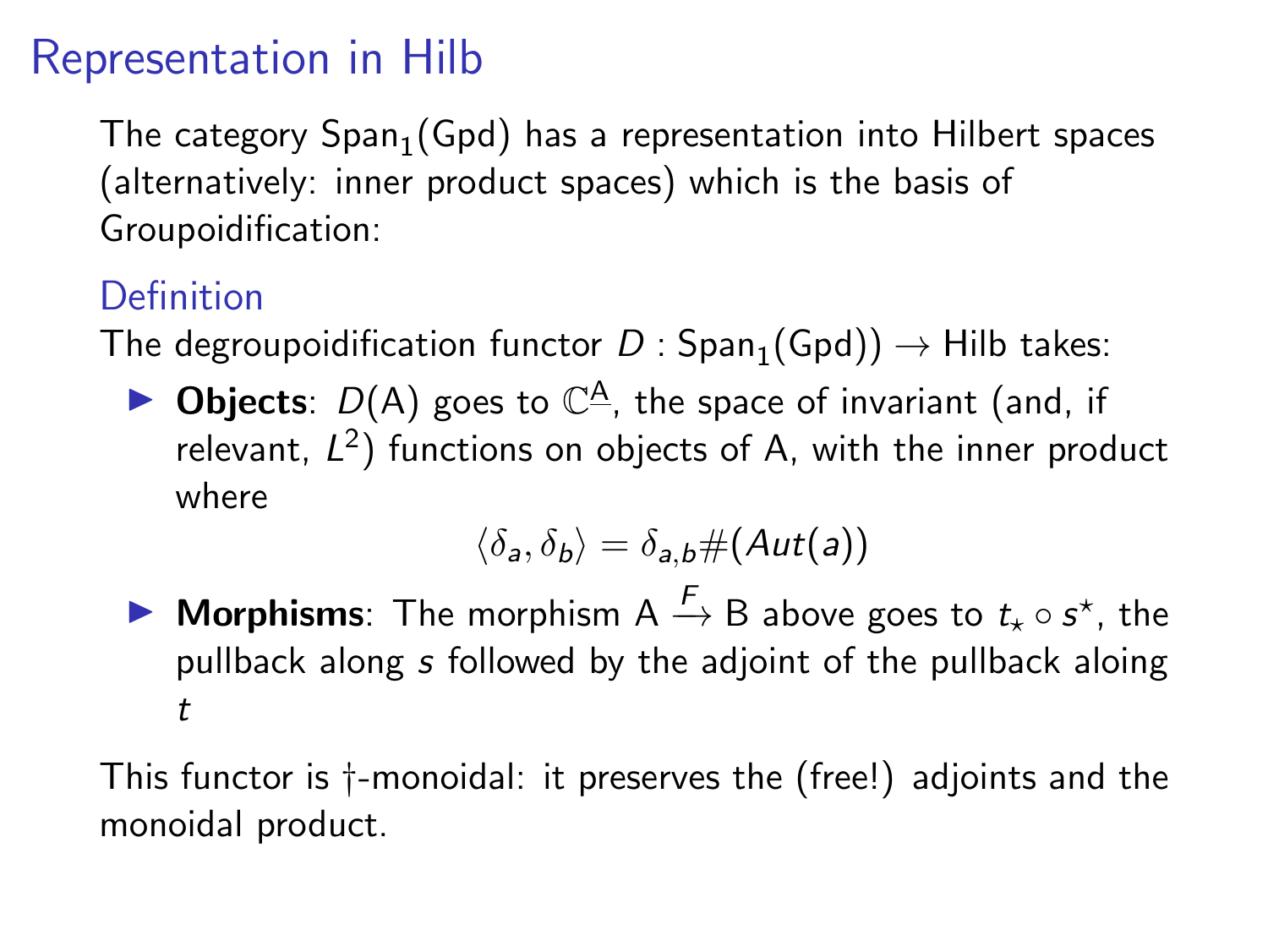### Groupoidification of the Fock Representation

Baez and Dolan introduced a groupoidification of the Fock space representation of  $H$ . The correspondence is:

- **Representation Space:**  $\mathbb{C}[\![z]\!]$  is represented by the groupoid  $FinSet<sub>0</sub>$  of finite setse and bijections
- $\triangleright$  (State) Vectors: A vector in  $\mathbb{C}[\![z]\!]$  corresponds to a "stuff type", i.e. a span  $1 \leftarrow G \rightarrow FinSet_0$
- ▶ Generators: The operators a and  $a^{\dagger}$  are dual spans:



The functor  $+1$  is the "disjoint union with a one-element set" functor.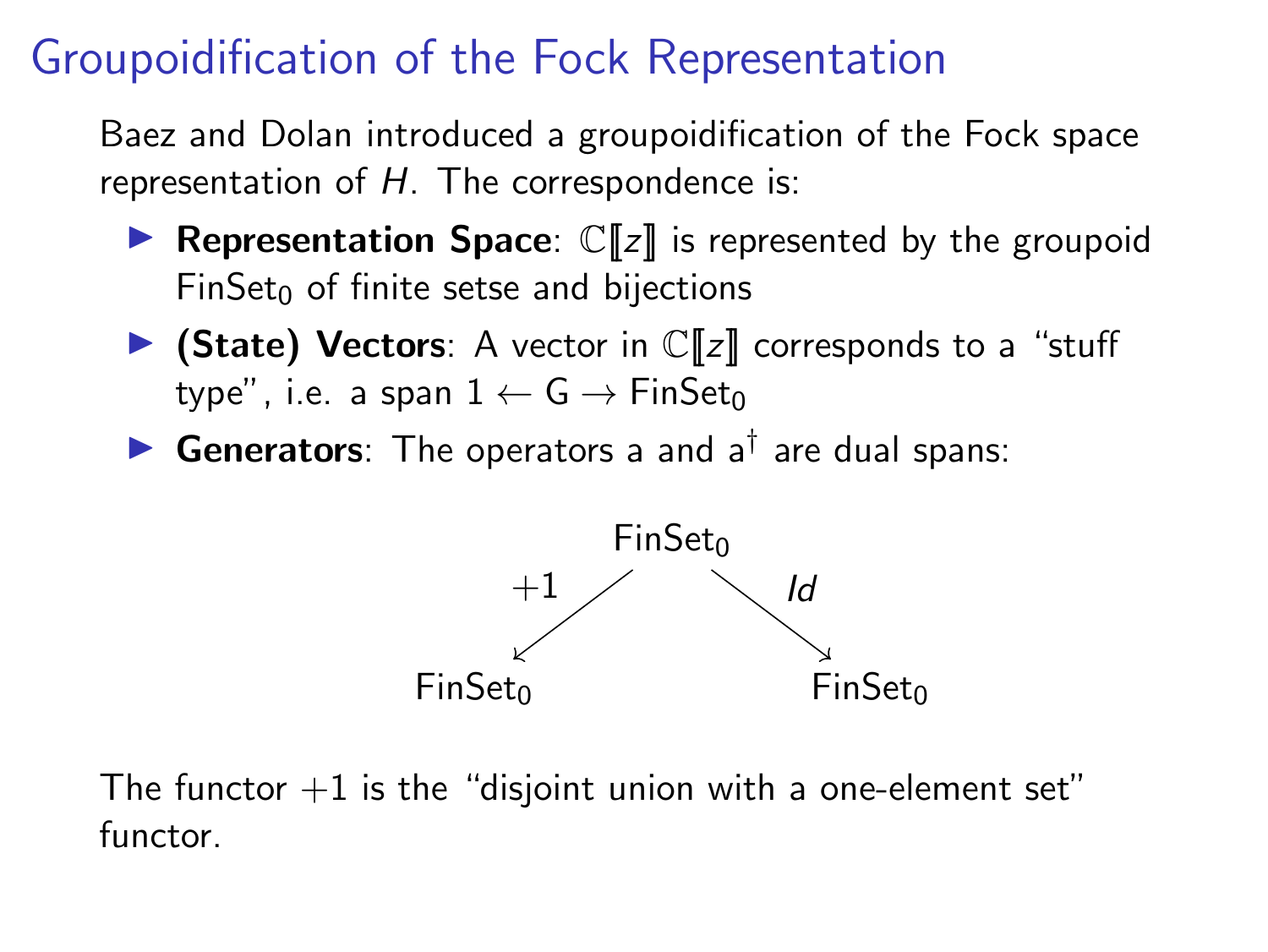The Fock monad  $F$  can be defined in any  $\dagger$ -monoidal category with  $\dagger$ -biproducts, including both Hilb and  $Span_1(Gpd)$ . Denoting these by  $F<sub>S</sub>$  and  $F<sub>H</sub>$  respectively, we have:

#### Theorem

The following diagram commutes up to natural equivalence:



Indeed: the Fock representation of the Heisenberg algebra in Hilb is the *degroupoidification* of the same construction in  $Span_1(Gpd)$ .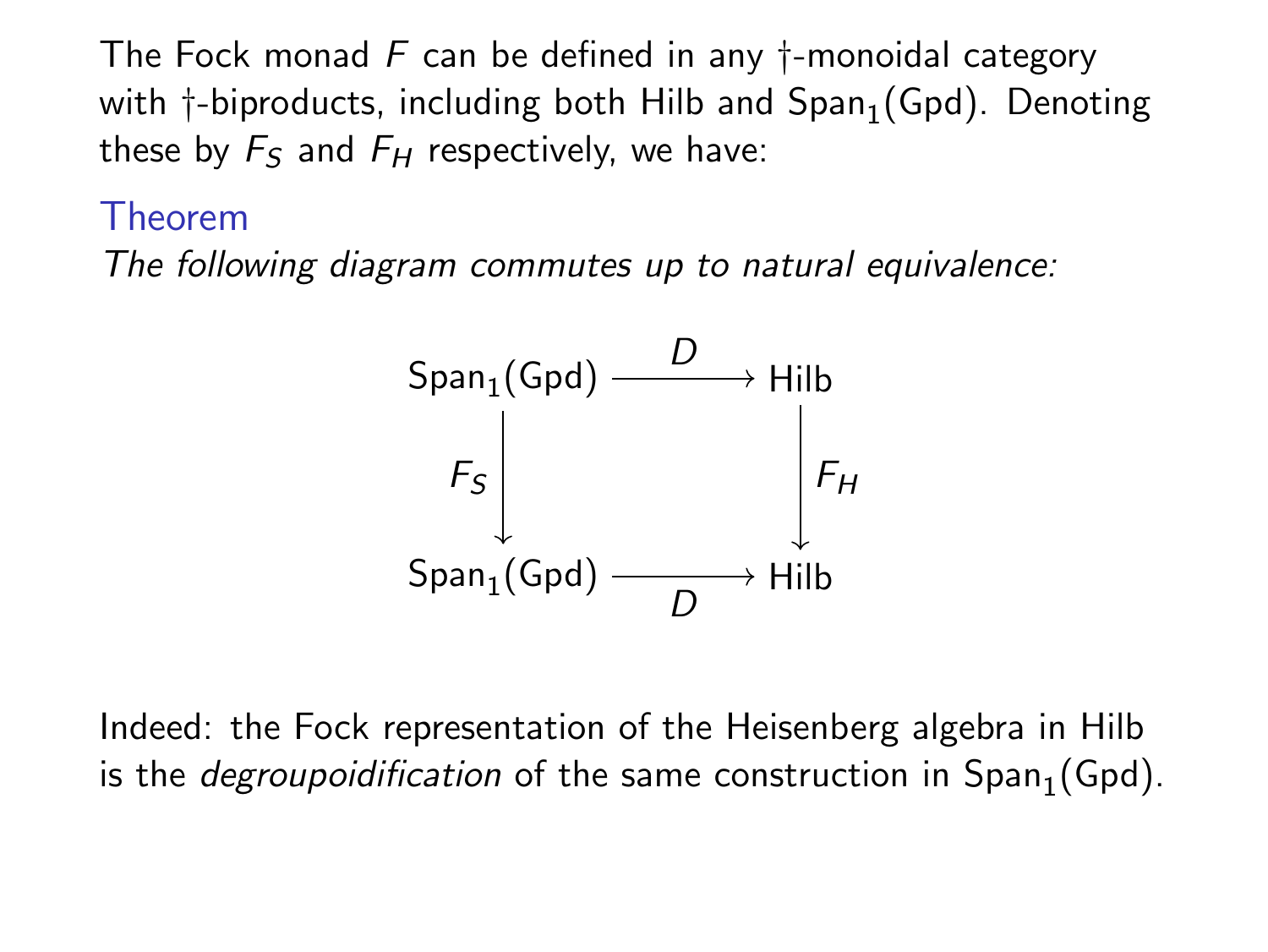The spans  $A$  and  $A^{\dagger}$  have interpretations as processes performed on on "sets with extra structure" (formally, combinatorial species):

- $\blacktriangleright$  A : "Remove an element from set S" (before defining the species)
- $\blacktriangleright$   $A^{\dagger}$ : "Add a new element to set S"

The commutation relation becomes:

$$
A\circ A^{\dagger}\simeq (A^{\dagger}\circ A)\oplus \mathrm{id}_{\mathsf{FinSet}_0},
$$

(Where  $\oplus$ , the biproduct in Span<sub>1</sub>(Gpd), is just disjoint union.)

This has an interpretation in terms of combinatorial histories: there is one more way to add an element to a set  $S$ , and then remove an element than there is to first remove an element from S and then add an element. This extra way is equivalent to the identity.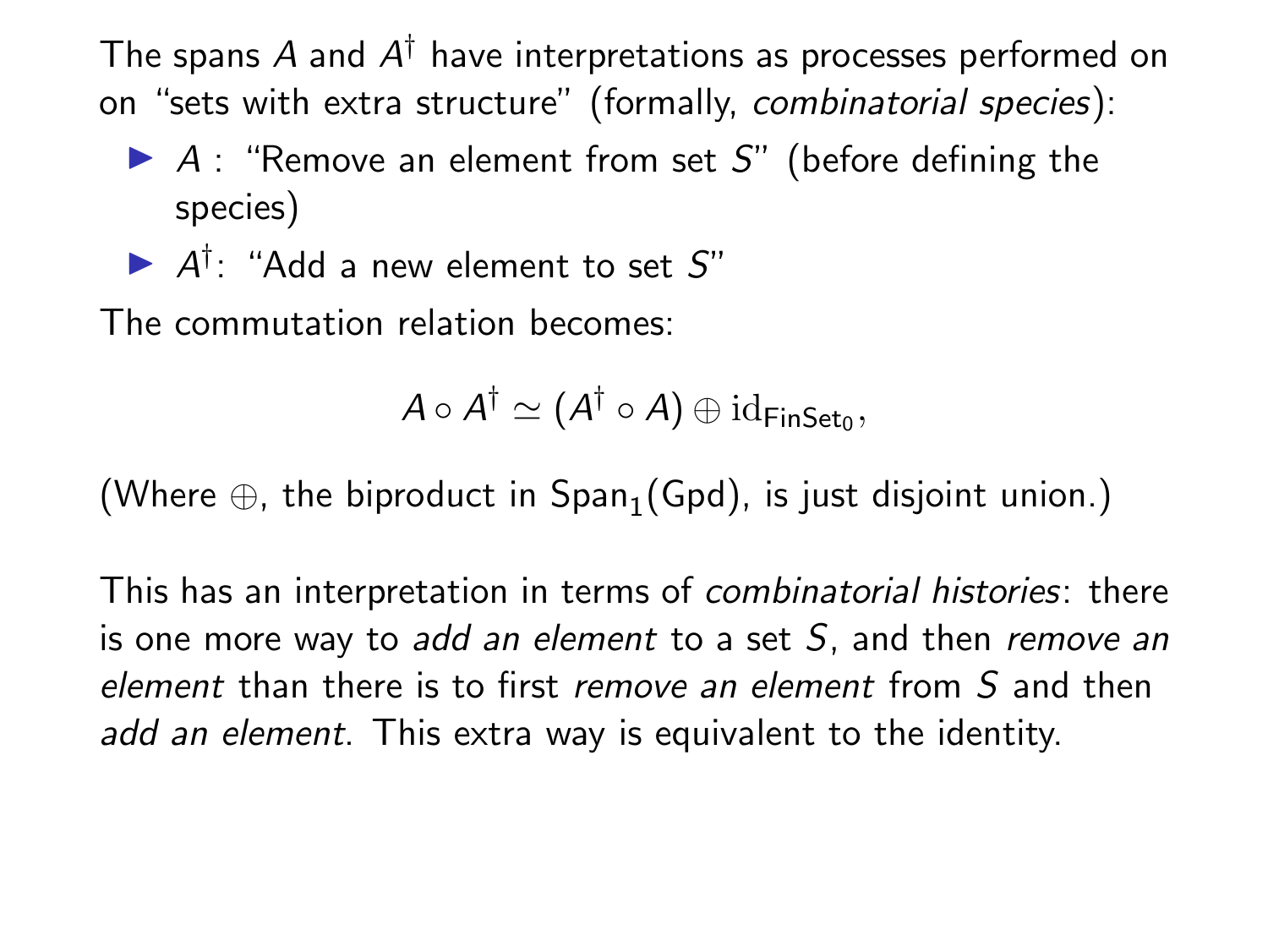## Lifting to a 2-category

Since Gpd is a 2-category, the span construction can be extended, to give 2-morphisms between spans. We can use this extension to find a 2-categorical analog of constructions in  $Span_1(Gpd)$ .

**Definition** 

The 2-category  $Span_2(Gpd)$  has:

- **Diects: Groupoids**
- **Morphisms:** Spans of groupoids
- ▶ 2-Morphisms: Isomorphism classes of spans of spans:

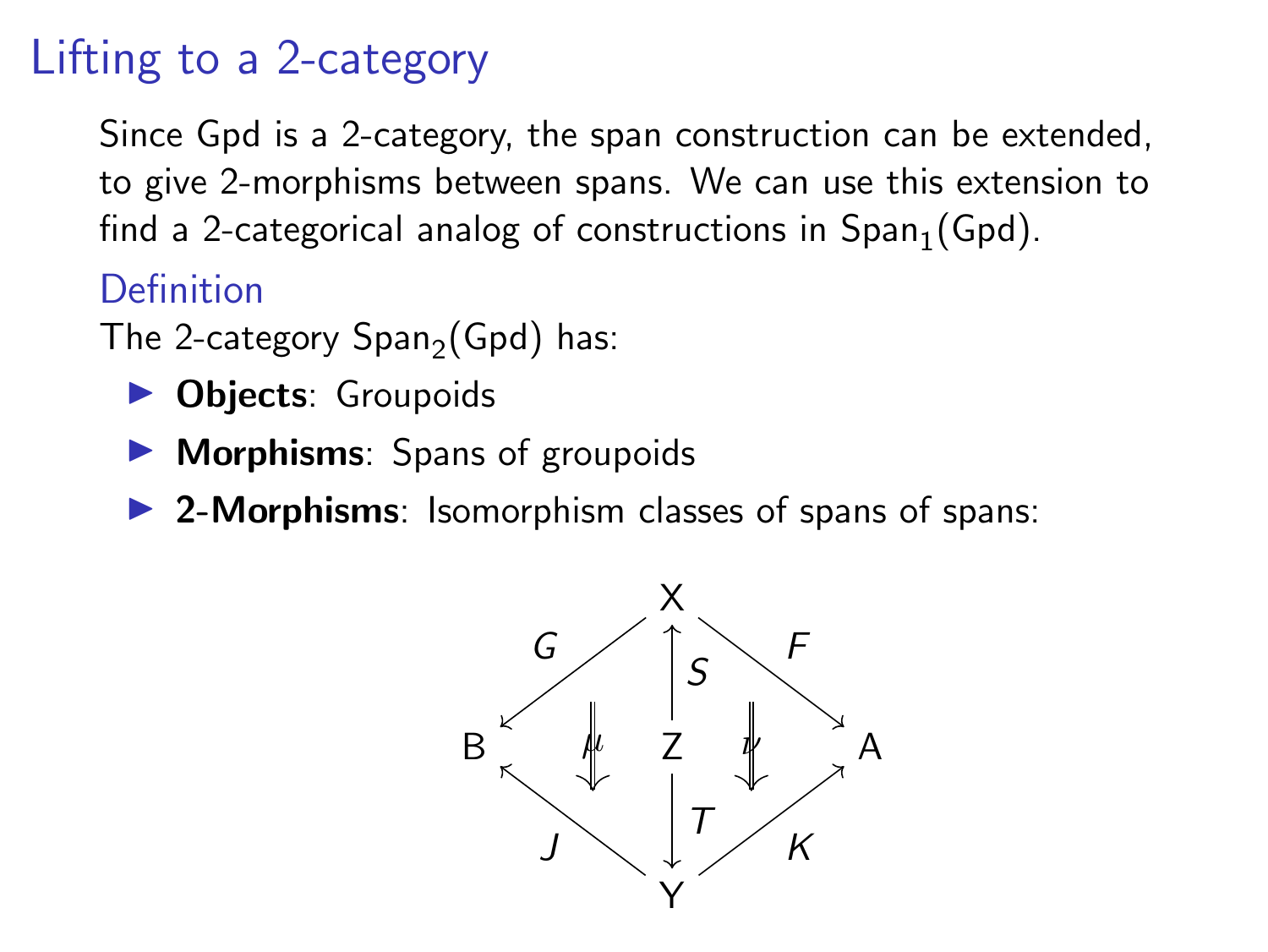- $\blacktriangleright$  For Cartesian C,  $Span(C)$  is the *universal* 2-category containing C, for which every morphism in C has a (two-sided) adjoint.
- $\blacktriangleright$  In fact,  $Span(C)$  is a  $\dagger$ -monoidal,  $\dagger$ -abelian 2-category.
- ▶ There is a Fock PSEUDOMONAD for any †-monoidal †-abelian 2-category
- $\blacktriangleright$  It is associated to a pseudoadjunction and gives the "free symmetric pseudomonoid object":

$$
F_{\mathsf{C}}(X)=\bigoplus_n X^{\otimes_{s}n}
$$

This uses the pseudoequalizer, the universal triple  $(L, s, \nu_{\tau_X}x)$ :

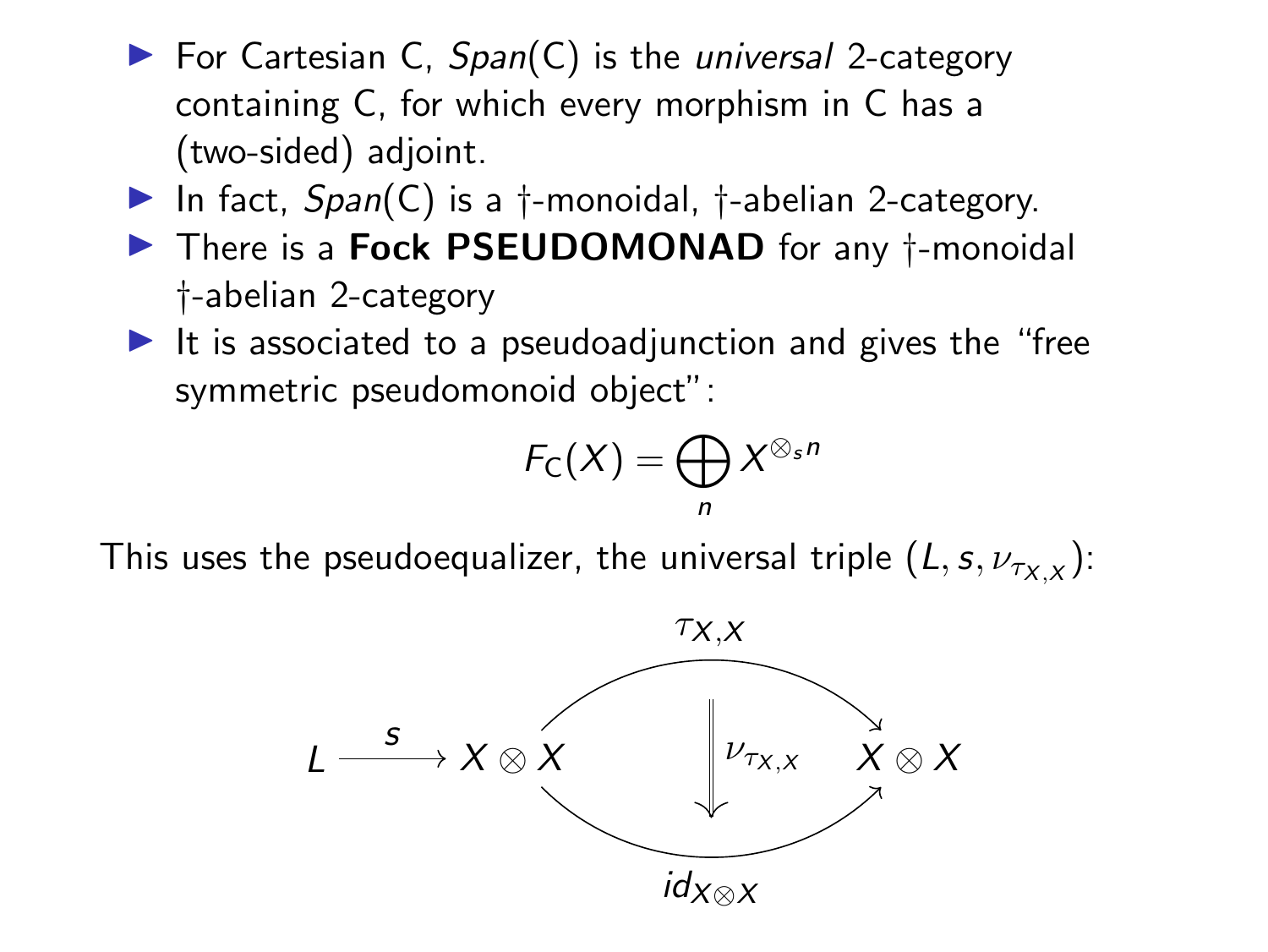#### Theorem

The pseudoequalizer in Span<sub>2</sub>(Gpd) consists of  $(L, s, \nu_{\tau_X}),$  where:

- $\blacktriangleright$   $L = S_2 \ltimes X^2$ , the semidirect product where  $S_2$  acts on  $X^2$  by permutations, so that the morphism  $(-1, Id)$  takes  $(x_1, x_2)$  to  $(x_2, x_1)$
- ► s is the span  $S_2 \ltimes X^2 \stackrel{i \circ \Delta}{\leftarrow} X \stackrel{\Delta}{\rightarrow} X^2$ , where i is the inclusion  $map x \mapsto (1, x)$
- $\blacktriangleright$   $\nu_{\tau_X}$  is the identity 2-cell (up to canonical choice of composite  $\tau_X \times \circ s$ )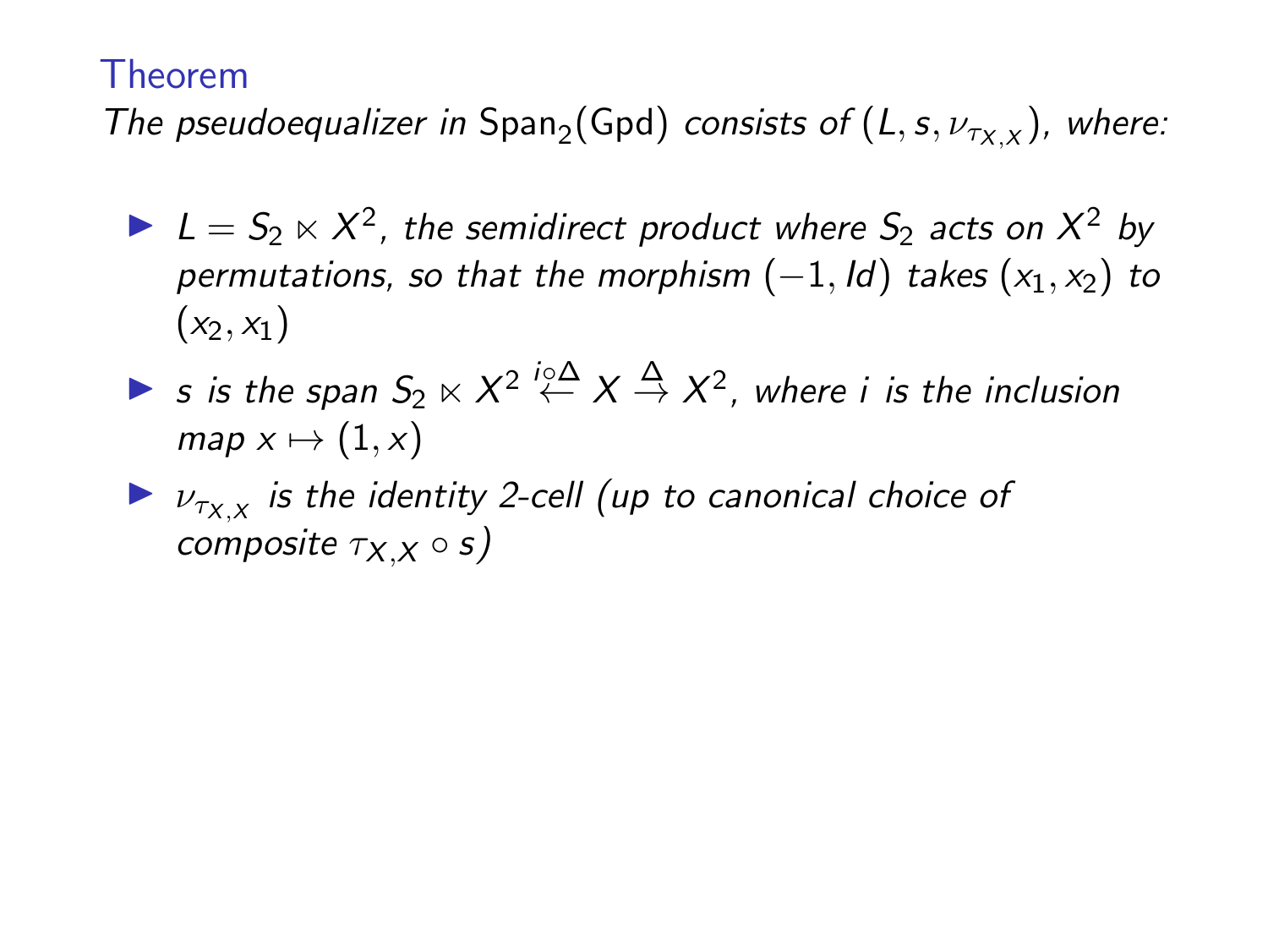**Corollary** 

The symmetric monoidal product  $X^{\otimes_s n}$  is the groupoid  $S_n \ltimes X^n$ . this is the "wreath product", whose objects are n-tuples of X-objects, and whose morphisms are permutations whose strands are labelled by  $X$ -morphisms:

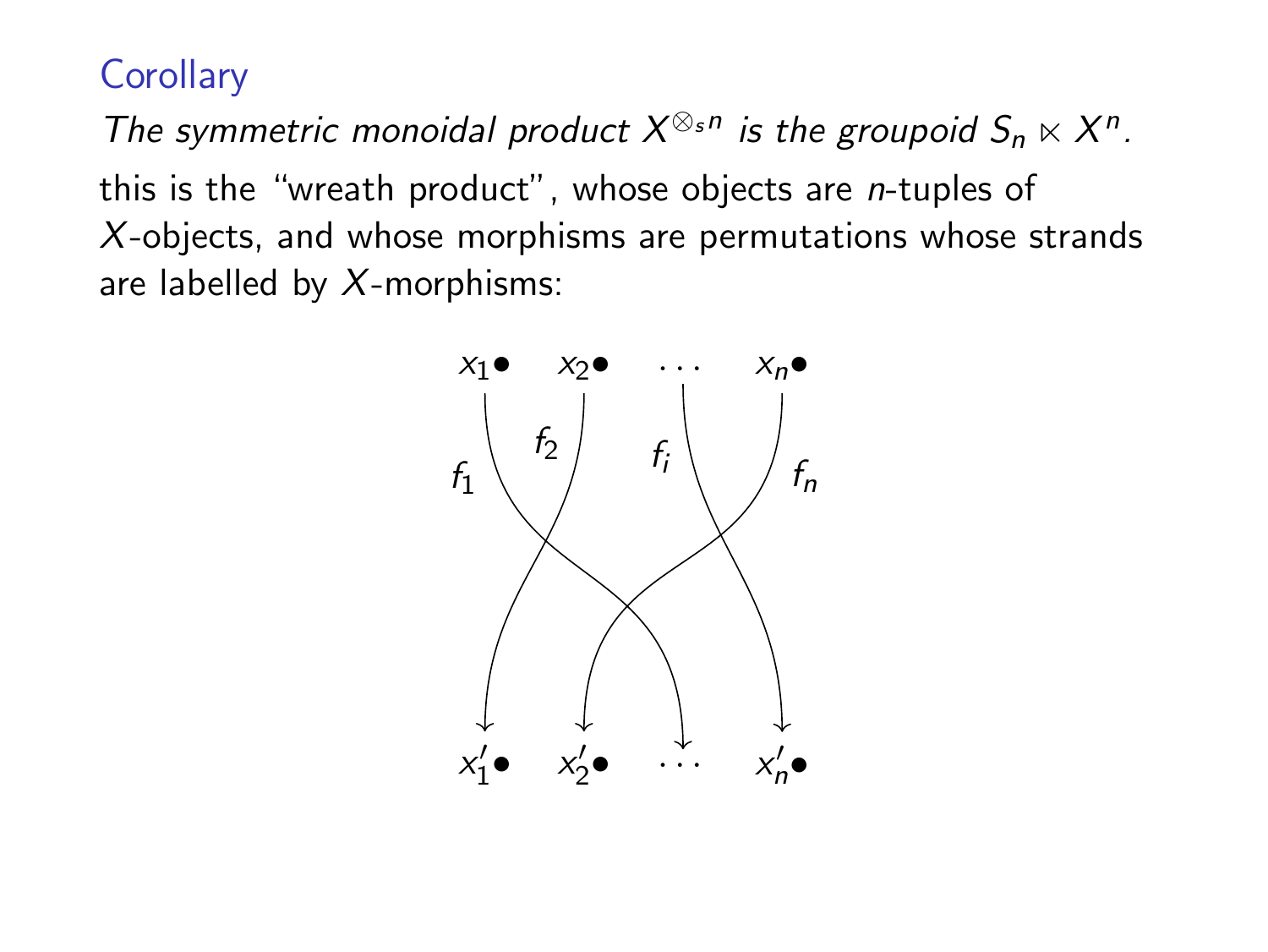Theorem The free pseudomonoid object

$$
F(G)=\bigoplus_n S_n\ltimes G^n
$$

on an object  $G \in Span(Gpd)$  is the free symmetric monoidal category generated by G.

Some special cases are:

$$
F(1) \simeq \mathit{FinSet}_0
$$

and

$$
F(n) = nColFinSet_0
$$

In each case, we get "creation/annihilation" pairs  $A_\mathsf{x}$  and  $A_\mathsf{x}^\intercal$  for each object x.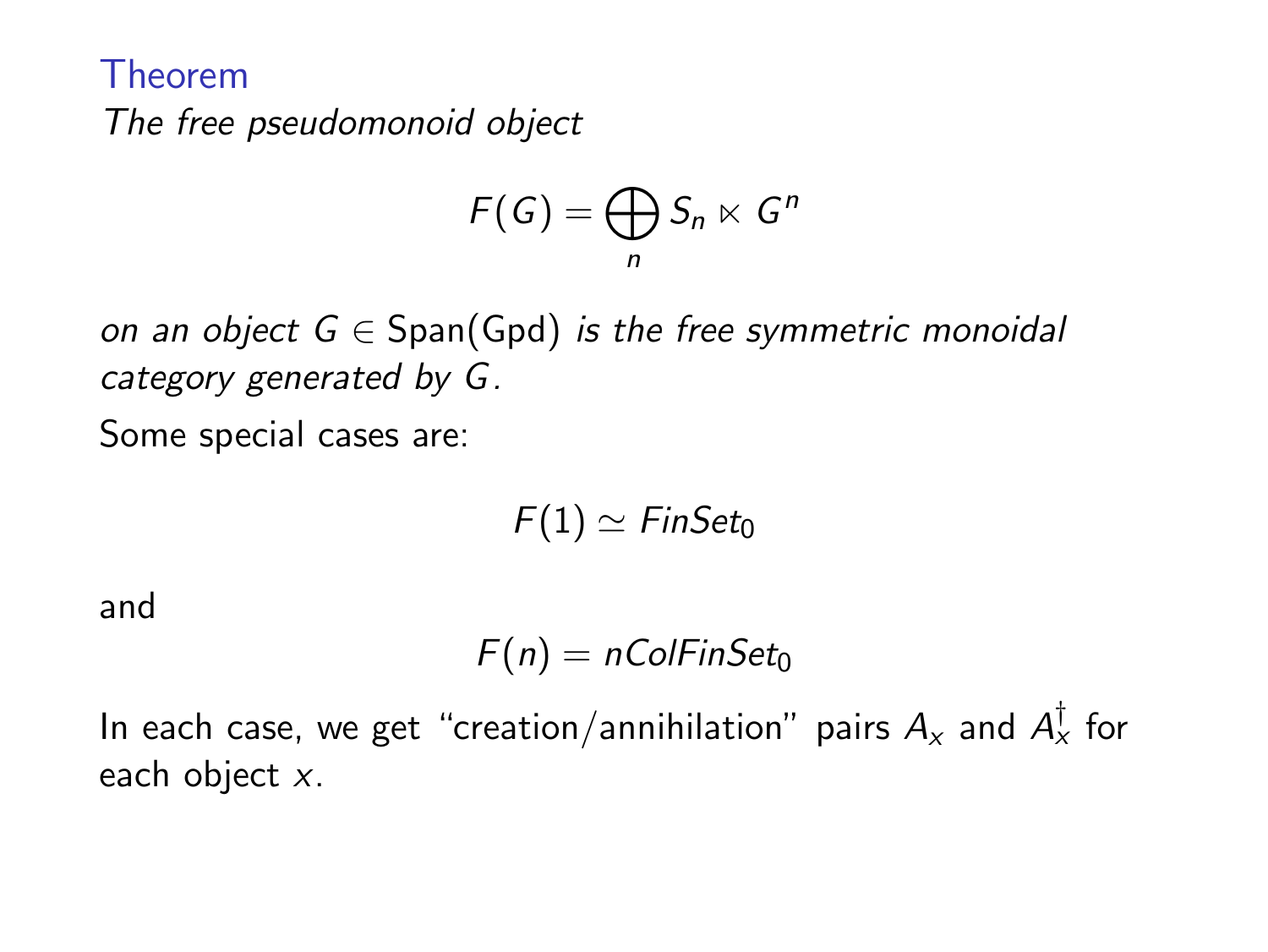### Khovanov's Categorification

Khovanov described a categorification of the Heisenberg algebra

#### Definition

The monoidal category H has:

- ▶ Objects: generated by points labelled  $Q_{+}$  ("up") and  $Q_{-}$ ("down")
- � Morphisms: linear combinations of (string diagrams, agreeing with orientations at endpoints, taken up to isotopy and certain local moves):

The monoidal category H $^\prime$  is the *Karoubi envelope* H  $=$  *Kar*(H $^\prime$ ).

(The Karoubi envelope  $H'$  makes all idempotents split - i.e. creates new objects such that idempotent morphisms can be seen as projections onto them. It includes symmetric and antisymmetric powers of the objects.)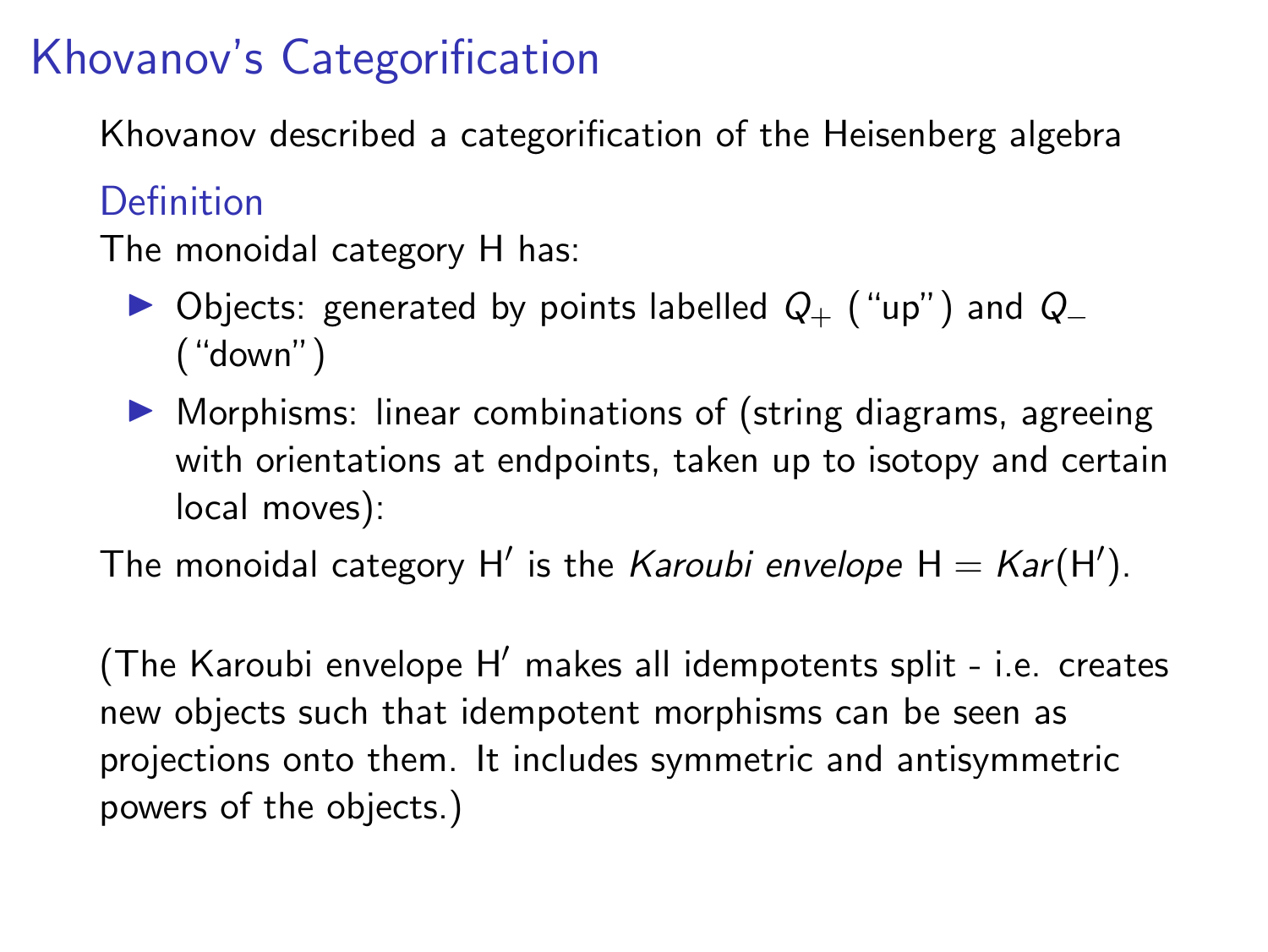Local Moves for morphisms of H:



Commutation relations become specified isomorphisms, which are described by such diagrams.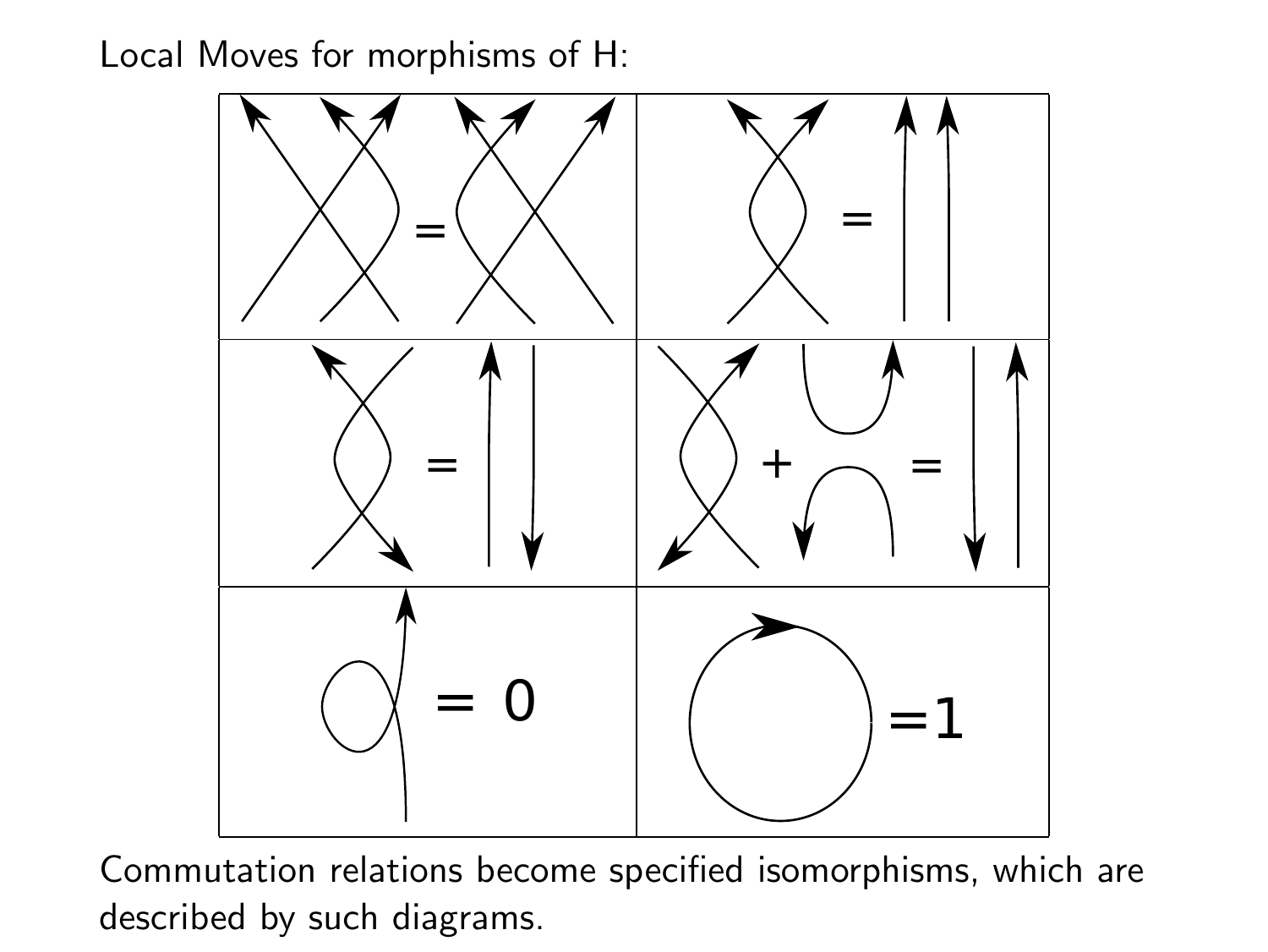#### Proposition (Khovanov)

There is a surjective map  $K_0(H') \to H_+$  (onto the positive integer form of the Heisenberg algebra).

(Khovanov conjectured it is an isomorphism.) This correspondence works by:

 $\triangleright$  Objects yield generators of the algebra:

$$
Q_+ \mapsto a^{\dagger}
$$

and

$$
Q_-\mapsto a
$$

- ▶ Isomorphisms impose equivalence relations on objects
- ▶ All other morphisms are ignored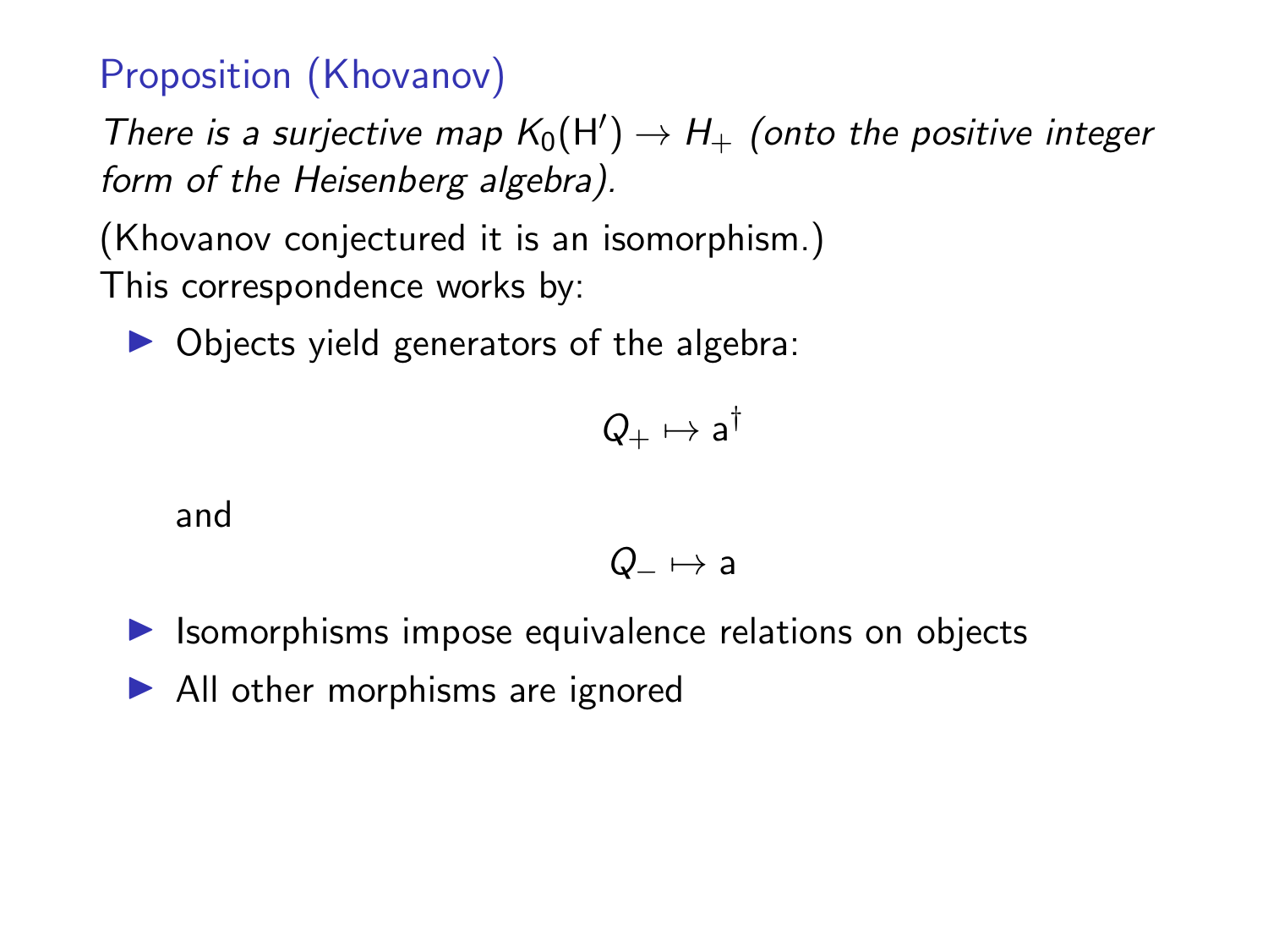Take Khovanov's monoidal category H as a bicategory with one object,  $\bullet$ . Compare this to our  $h \subset End_{Span_2(Gpd)}(FinSet_0)$ .

| $\mathsf{Span}_{2}(\mathsf{Gpd})$ | Khovanov                                                         |
|-----------------------------------|------------------------------------------------------------------|
| h                                 |                                                                  |
| $FinSet_0$                        |                                                                  |
| $A, A^{\dagger}$                  |                                                                  |
| $Id_A$ , $Id_{A^{\dagger}}$       | $\begin{array}{l} Q_-,\ Q_+\\ \downarrow,\ \uparrow \end{array}$ |
| Ω                                 |                                                                  |
| η.                                |                                                                  |

So Khovanov's morphisms are 2-morphisms between the 1-morphisms of our earlier string diagrams:

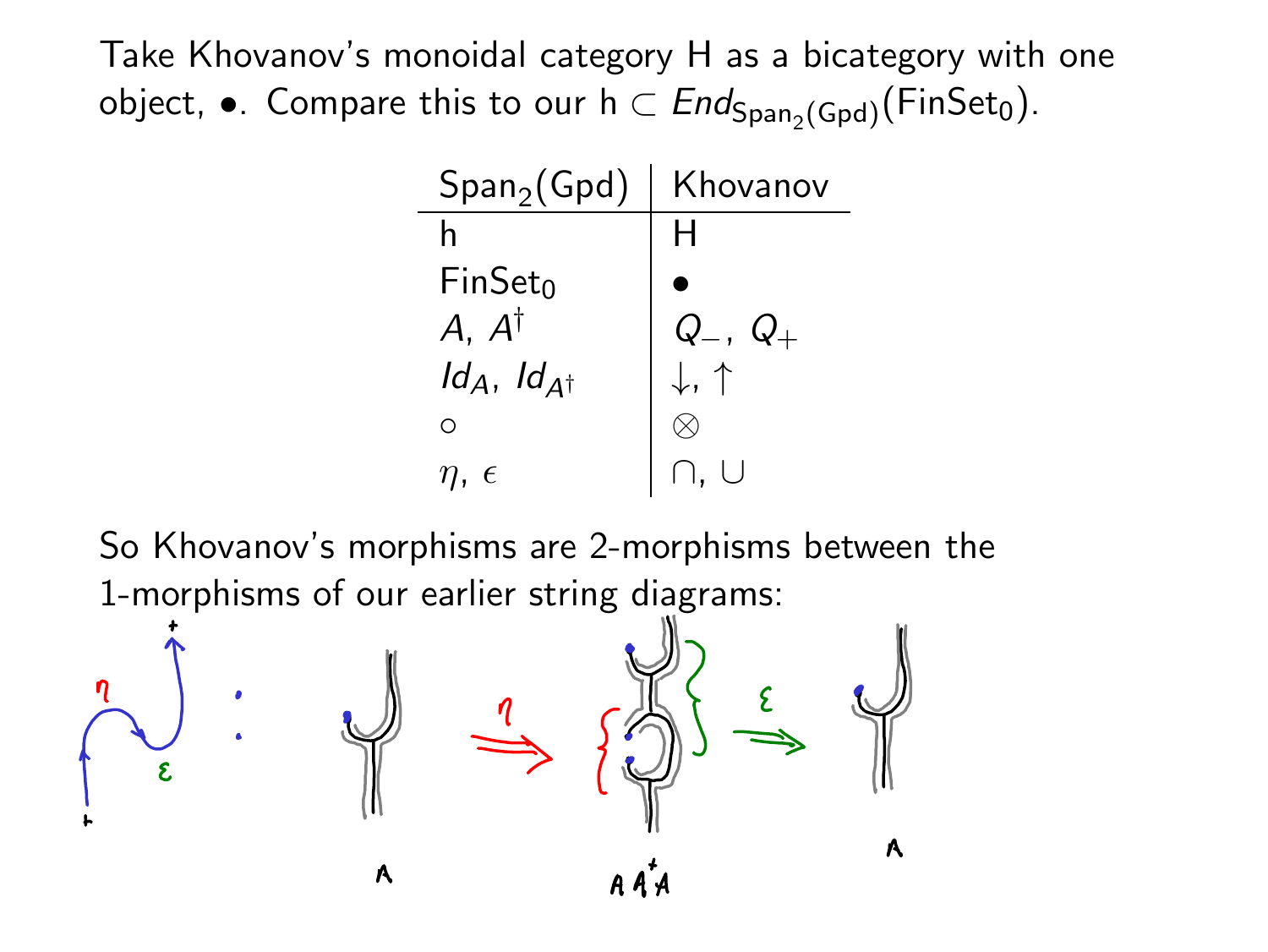# 2-Hilbert Spaces

There is a representation of the 2-category  $Span_2(Gpd)$  into 2-Hilbert spaces, just as there is a degroupoidification of  $Span_1(Gpd)$  into Hilbert spaces. More precisely:

#### **Definition**

2Hilb is the 2-category of (finitely semisimple) 2-Hilbert spaces, which consists of:

- ▶ Objects: C-linear abelian categories, generated by simple objects
- ▶ Morphisms: 2-linear maps: C-linear (hence abelian) functor.
- ▶ 2-Morphisms: Natural transformations

#### Theorem

There is an ambiadjunction-preserving 2-functor ("2-linearization"):

```
\Lambda : Span<sub>2</sub>(Gpd) \rightarrow 2Hilb
```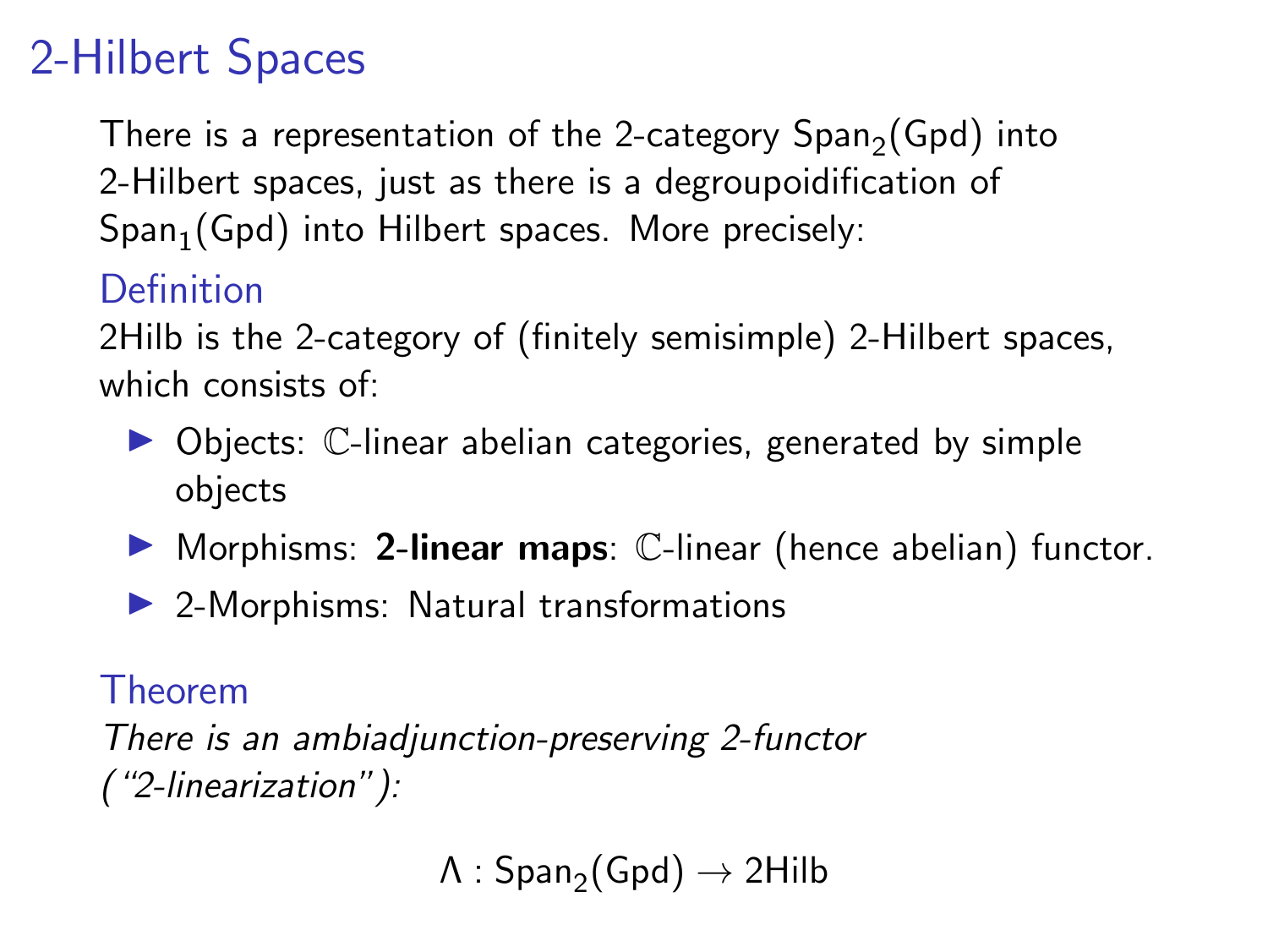#### **Definition**

Define the 2-functor Λ as follows:

- $\triangleright$  Objects:  $\Lambda(B) = Rep(B) := Hom(B, Hilb)$
- $\blacktriangleright$  Morphisms  $\Lambda(X, s, t) = t_* \circ s^* : \Lambda(A) \longrightarrow \Lambda(B)$
- $\blacktriangleright$  2-Morphisms:

$$
\Lambda(Y,\sigma,\tau)=\epsilon_{L,\tau}\circ N\circ \eta_{R,\sigma}:(t)_*\circ (s)^*\to (t')_*\circ (s')^*
$$

(The map N is the Nakayama isomorphism between the left and right adjoints of  $s^*$  or  $t^*$ .)

(This is a "pull and push" of functors through the 2-morphism: it uses adjunctions to add or delete "pull-push" pairs.)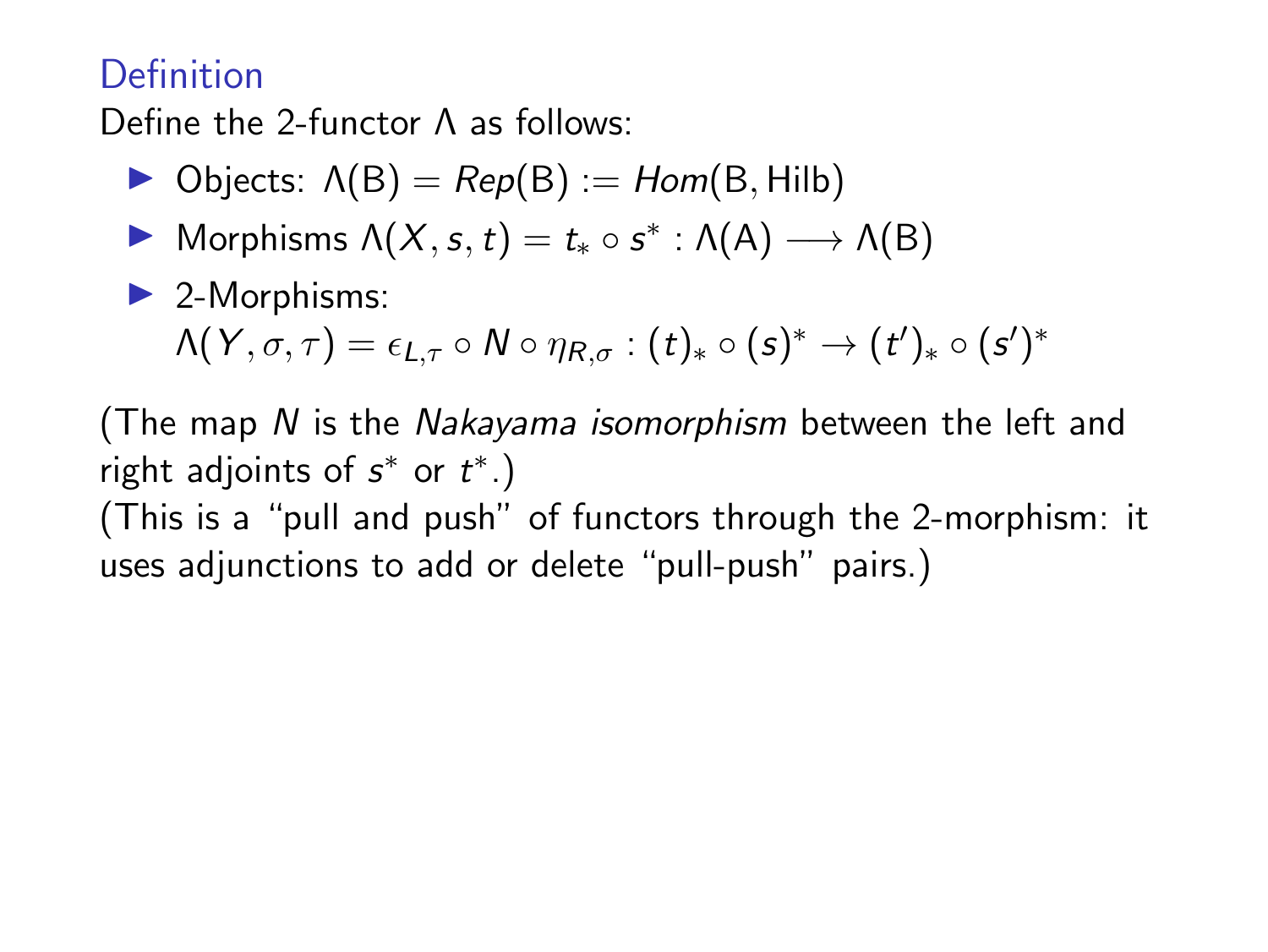The general construction of the Fock pseudomonad means, as before, that there are Fock pseudomonads for  $Span_{2}(Gpd)$  and 2Hilb, which we again denote  $F<sub>S</sub>$  and  $F<sub>H</sub>$  again. They are compatible in the following sense:

#### Theorem

The following diagram commutes up to pseudonatural equivalence:



Thus, we have a natural analog in 2Hilb of the Fock representation of the Heisenberg algebra: we call this the categorified quantum harmonic oscillator.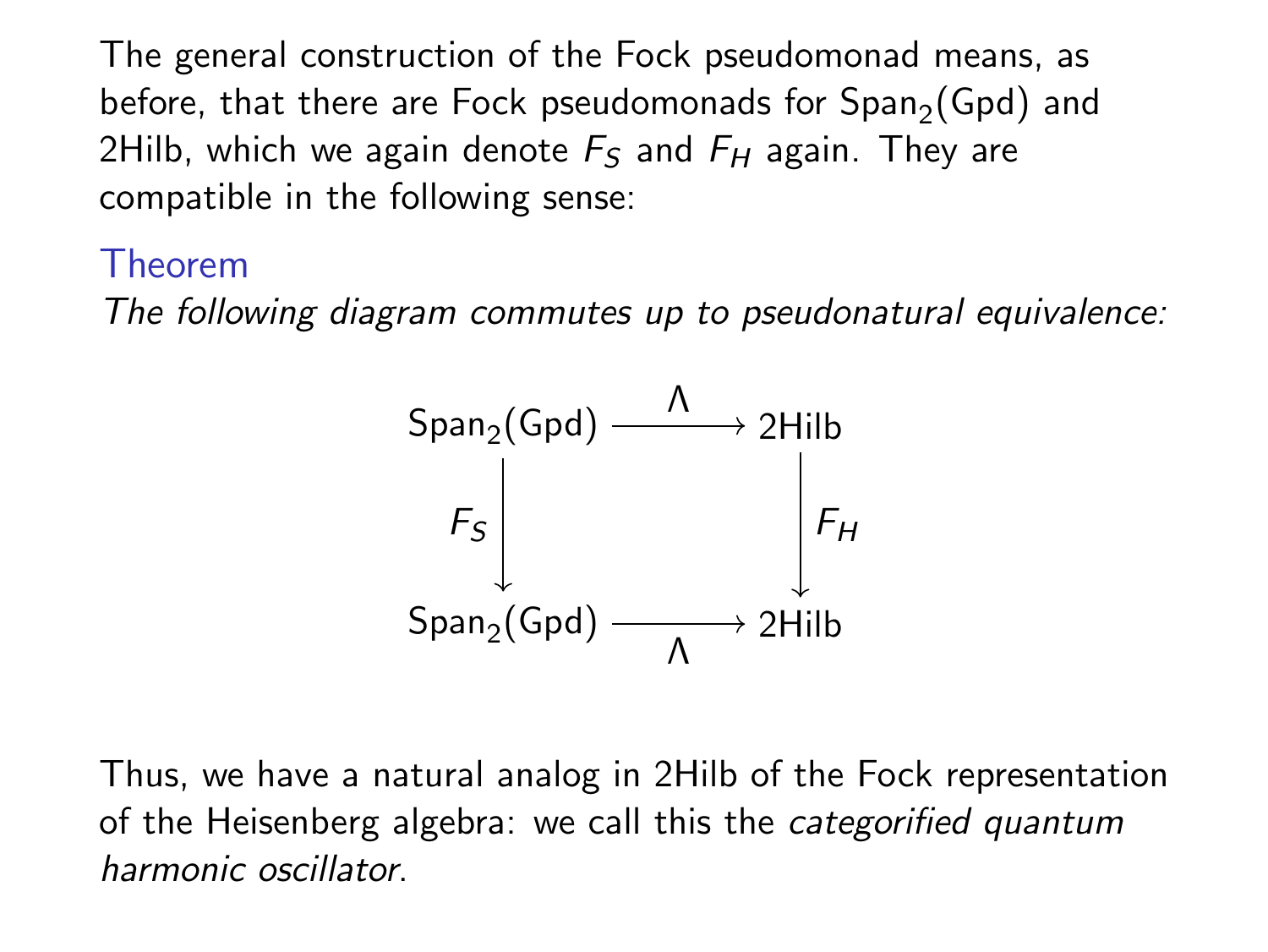The 2-vectorial "Fock space" is  $\Lambda$ (FinSet<sub>0</sub>)  $\cong \prod_n Rep(\Sigma_n)$ .  $\Lambda(A)$ and  $\Lambda(A^{\dagger}) = \bigoplus_{n} (- \otimes \mathbb{C}^{n})$  give representations counting paths in this lattice: